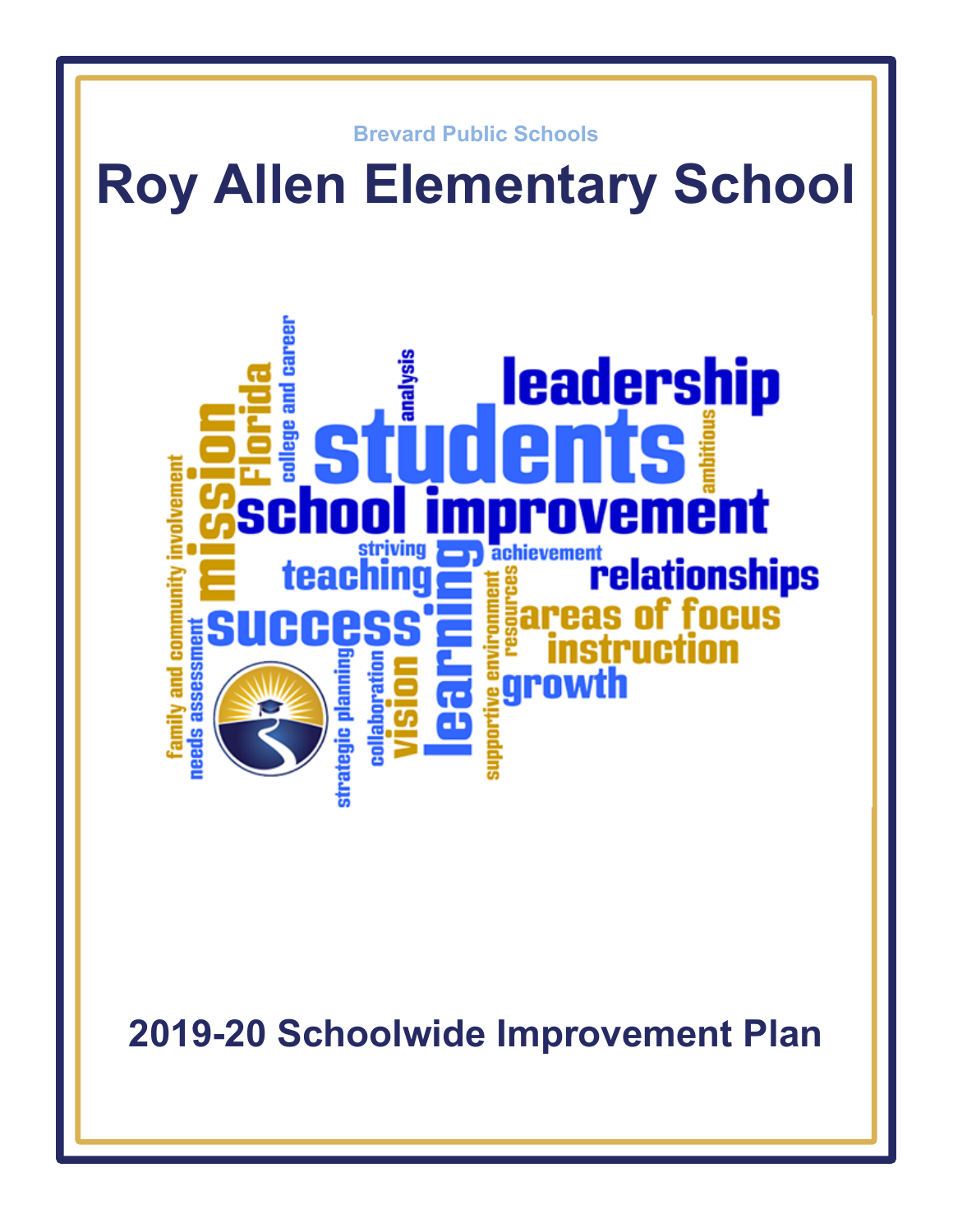# **Table of Contents**

| <b>School Demographics</b>            | 3  |
|---------------------------------------|----|
| <b>Purpose and Outline of the SIP</b> | 4  |
| <b>School Information</b>             |    |
| <b>Needs Assessment</b>               | 9  |
| <b>Planning for Improvement</b>       | 15 |
| <b>Title I Requirements</b>           | 0  |
| <b>Budget to Support Goals</b>        | 0  |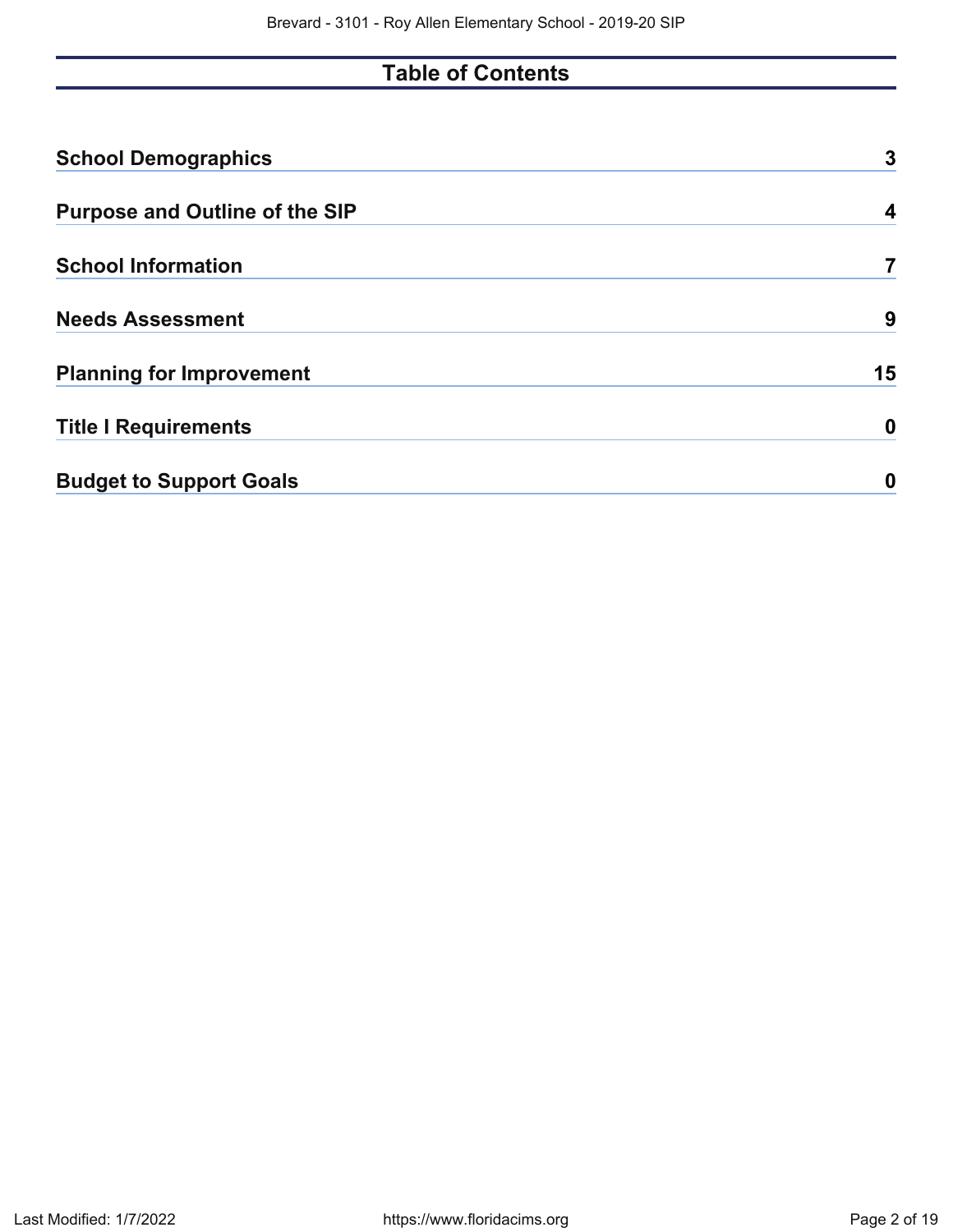Brevard - 3101 - Roy Allen Elementary School - 2019-20 SIP

# **Roy Allen Elementary School**

2601 FOUNTAINHEAD BLVD, Melbourne, FL 32935

http://www.allen.brevard.k12.fl.us

<span id="page-2-0"></span>**Demographics**

# **Principal: Sean Chance M** Start Date for this Principal: 6/27/2014

| <b>2019-20 Status</b><br>(per MSID File)                                                                                            | Active                                                                                                                                                                                                                                                                     |
|-------------------------------------------------------------------------------------------------------------------------------------|----------------------------------------------------------------------------------------------------------------------------------------------------------------------------------------------------------------------------------------------------------------------------|
| <b>School Type and Grades Served</b><br>(per MSID File)                                                                             | <b>Elementary School</b><br>$PK-6$                                                                                                                                                                                                                                         |
| <b>Primary Service Type</b><br>(per MSID File)                                                                                      | K-12 General Education                                                                                                                                                                                                                                                     |
| 2018-19 Title I School                                                                                                              | <b>No</b>                                                                                                                                                                                                                                                                  |
| 2018-19 Economically<br><b>Disadvantaged (FRL) Rate</b><br>(as reported on Survey 3)                                                | [Data Not Available]                                                                                                                                                                                                                                                       |
| 2018-19 ESSA Subgroups Represented<br>(subgroups with 10 or more students)<br>(subgroups in orange are below the federal threshold) | <b>Asian Students</b><br><b>Black/African American Students</b><br><b>Economically Disadvantaged Students</b><br><b>English Language Learners</b><br><b>Hispanic Students</b><br><b>Multiracial Students</b><br><b>Students With Disabilities</b><br><b>White Students</b> |
| <b>School Grades History</b>                                                                                                        | 2018-19: A (63%)<br>2017-18: C (51%)<br>2016-17: A (62%)<br>2015-16: A (64%)                                                                                                                                                                                               |
| 2019-20 School Improvement (SI) Information*                                                                                        |                                                                                                                                                                                                                                                                            |
| <b>SI Region</b>                                                                                                                    | Northeast                                                                                                                                                                                                                                                                  |
| <b>Regional Executive Director</b>                                                                                                  | <b>Dustin Sims</b>                                                                                                                                                                                                                                                         |
| <b>Turnaround Option/Cycle</b>                                                                                                      | N/A                                                                                                                                                                                                                                                                        |
| Year                                                                                                                                |                                                                                                                                                                                                                                                                            |
| <b>Support Tier</b>                                                                                                                 |                                                                                                                                                                                                                                                                            |
| <b>ESSA Status</b>                                                                                                                  | N/A                                                                                                                                                                                                                                                                        |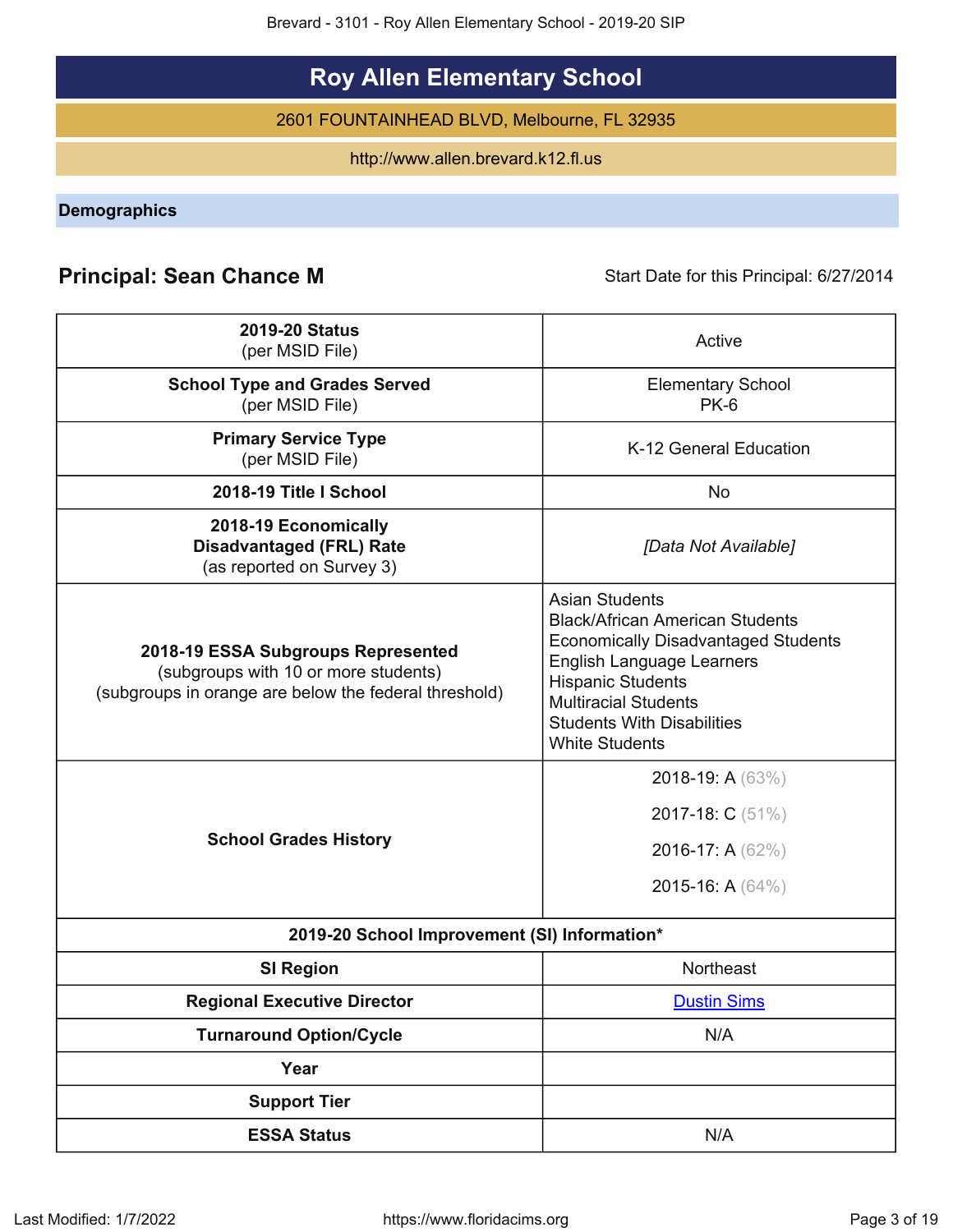\* As defined under Rule 6A-1.099811, Florida Administrative Code. For more information, [click here.](/downloads?category=da-forms)

# **School Board Approval**

This plan is pending approval by the Brevard County School Board.

## **SIP Authority**

Section 1001.42(18), Florida Statutes, requires district school boards to annually approve and require implementation of a Schoolwide Improvement Plan (SIP) for each school in the district that has a school grade of D or F. This plan is also a requirement for Targeted Support and Improvement (TS&I) and Comprehensive Support and Improvement (CS&I) schools pursuant to 1008.33 F.S. and the Every Student Succeeds Act (ESSA).

To be designated as TS&I, a school must have one or more ESSA subgroup(s) with a Federal Index below 41%. This plan shall be approved by the district. There are three ways a school can be designated as CS&I:

- 1. have a school grade of D or F
- 2. have a graduation rate of 67% or lower
- 3. have an overall Federal Index below 41%.

For these schools, the SIP shall be approved by the district as well as the Bureau of School Improvement.

The Florida Department of Education (FDOE) SIP template meets all statutory and rule requirements for traditional public schools and incorporates all components required for schools receiving Title I funds. This template is required by State Board of Education Rule 6A-1.099811, Florida Administrative Code, for all noncharter schools with a current grade of D or F, or a graduation rate 67% or less. Districts may opt to require a SIP using a template of its choosing for schools that do not fit the aforementioned conditions. This document was prepared by school and district leadership using the FDOE's school improvement planning web application located at [www.floridacims.org.](https://www.floridacims.org)

# <span id="page-3-0"></span>**Purpose and Outline of the SIP**

The SIP is intended to be the primary artifact used by every school with stakeholders to review data, set goals, create an action plan and monitor progress. The Florida Department of Education encourages schools to use the SIP as a "living document" by continually updating, refining and using the plan to guide their work throughout the year. This printed version represents the SIP as of the "Date Modified" listed in the footer.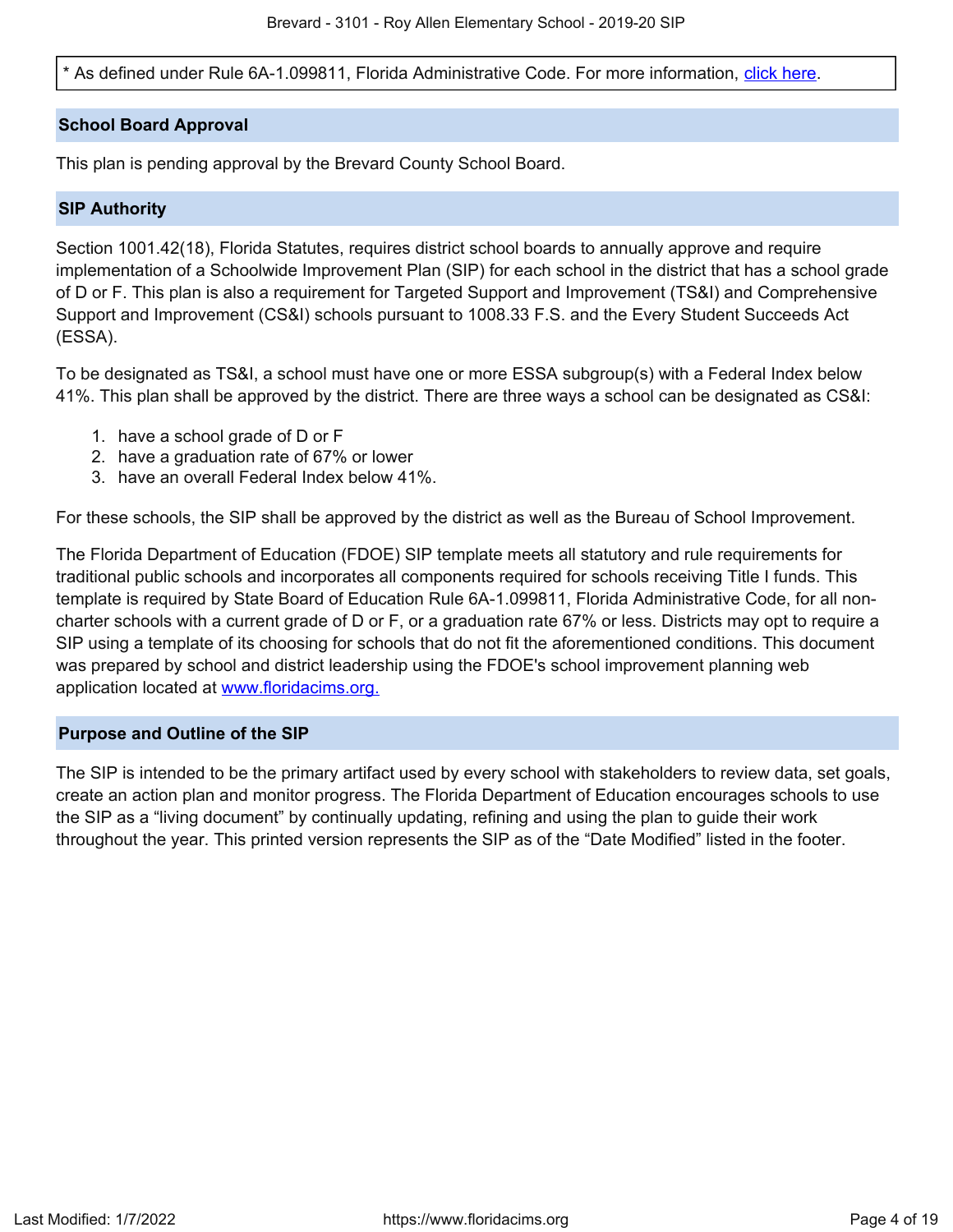# **Table of Contents**

| <b>Purpose and Outline of the SIP</b> |    |
|---------------------------------------|----|
| <b>School Information</b>             |    |
| <b>Needs Assessment</b>               | 9  |
| <b>Planning for Improvement</b>       | 15 |
| <b>Title I Requirements</b>           | 0  |
| <b>Budget to Support Goals</b>        | 0  |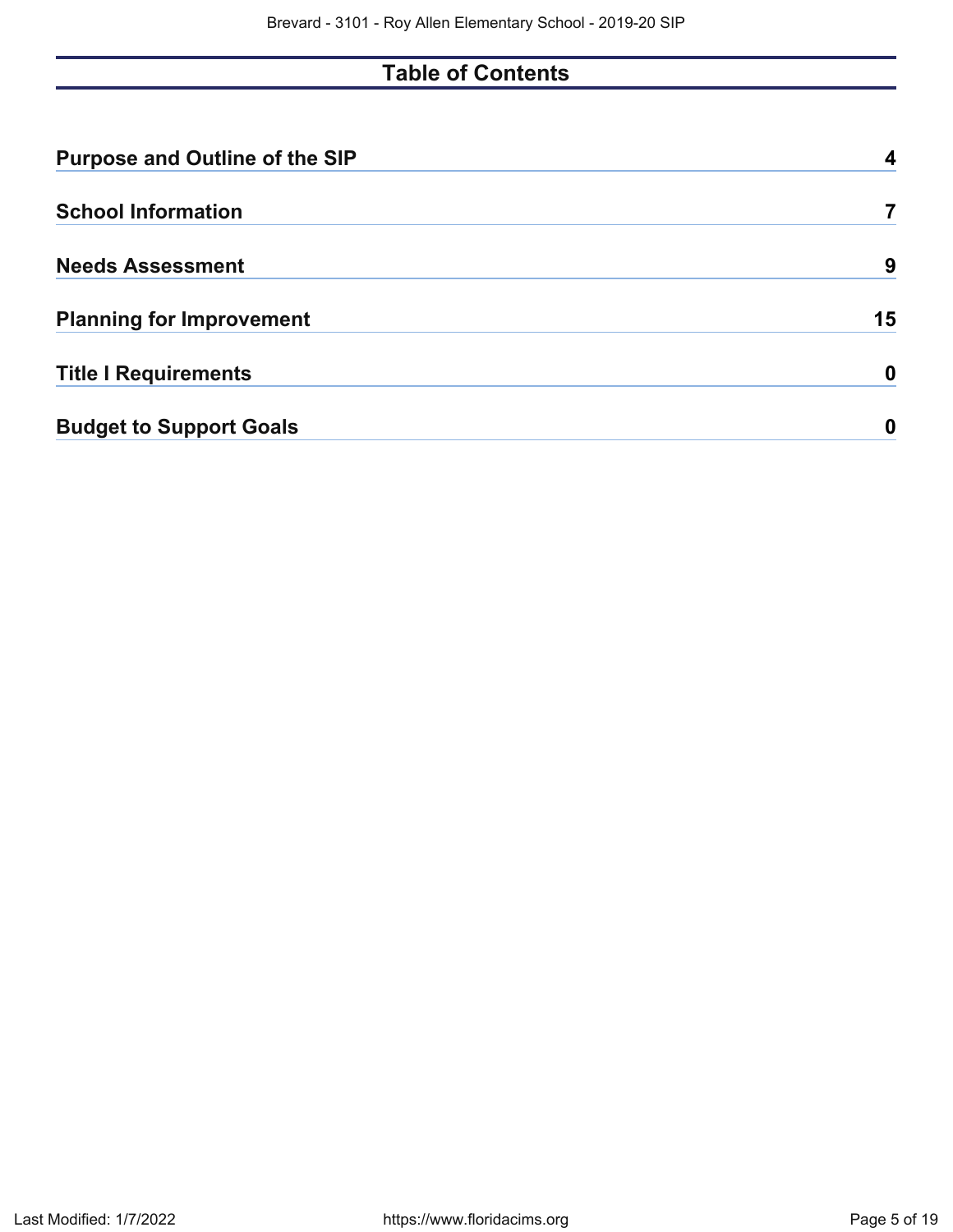Brevard - 3101 - Roy Allen Elementary School - 2019-20 SIP

# **Roy Allen Elementary School**

2601 FOUNTAINHEAD BLVD, Melbourne, FL 32935

# http://www.allen.brevard.k12.fl.us

**School Demographics**

| <b>School Type and Grades Served</b><br>(per MSID File) |              | 2018-19 Title I School |              | 2018-19 Economically<br><b>Disadvantaged (FRL) Rate</b><br>(as reported on Survey 3) |  |  |  |  |  |
|---------------------------------------------------------|--------------|------------------------|--------------|--------------------------------------------------------------------------------------|--|--|--|--|--|
| <b>Elementary School</b><br>PK-6                        |              |                        | 62%          |                                                                                      |  |  |  |  |  |
| <b>Primary Service Type</b><br>(per MSID File)          |              | <b>Charter School</b>  |              | 2018-19 Minority Rate<br>(Reported as Non-white)<br>on Survey 2)                     |  |  |  |  |  |
| K-12 General Education                                  |              | <b>No</b>              |              | 37%                                                                                  |  |  |  |  |  |
| <b>School Grades History</b>                            |              |                        |              |                                                                                      |  |  |  |  |  |
| Year<br>Grade                                           | 2018-19<br>A | 2017-18<br>C           | 2016-17<br>A | 2015-16<br>A                                                                         |  |  |  |  |  |
| <b>School Board Approval</b>                            |              |                        |              |                                                                                      |  |  |  |  |  |

This plan is pending approval by the Brevard County School Board.

# **SIP Authority**

Section 1001.42(18), Florida Statutes, requires district school boards to annually approve and require implementation of a school improvement plan (SIP) for each school in the district that has a school grade of D or F.

The Florida Department of Education (FDOE) SIP template meets all statutory and rule requirements for traditional public schools and incorporates all components required for schools receiving Title I funds. This template is required by State Board of Education Rule 6A-1.099811, Florida Administrative Code, for all noncharter schools with a current grade of D or F (see page 4). For schools receiving a grade of A, B, or C, the district may opt to require a SIP using a template of its choosing. This document was prepared by school and district leadership using the FDOE's school improvement planning web application located at [https://www.floridaCIMS.org.](https://www.floridacims.org)

# **Purpose and Outline of the SIP**

The SIP is intended to be the primary artifact used by every school with stakeholders to review data, set goals, create an action plan and monitor progress. The Florida Department of Education encourages schools to use the SIP as a "living document" by continually updating, refining and using the plan to guide their work throughout the year. This printed version represents the SIP as of the "Date Modified" listed in the footer.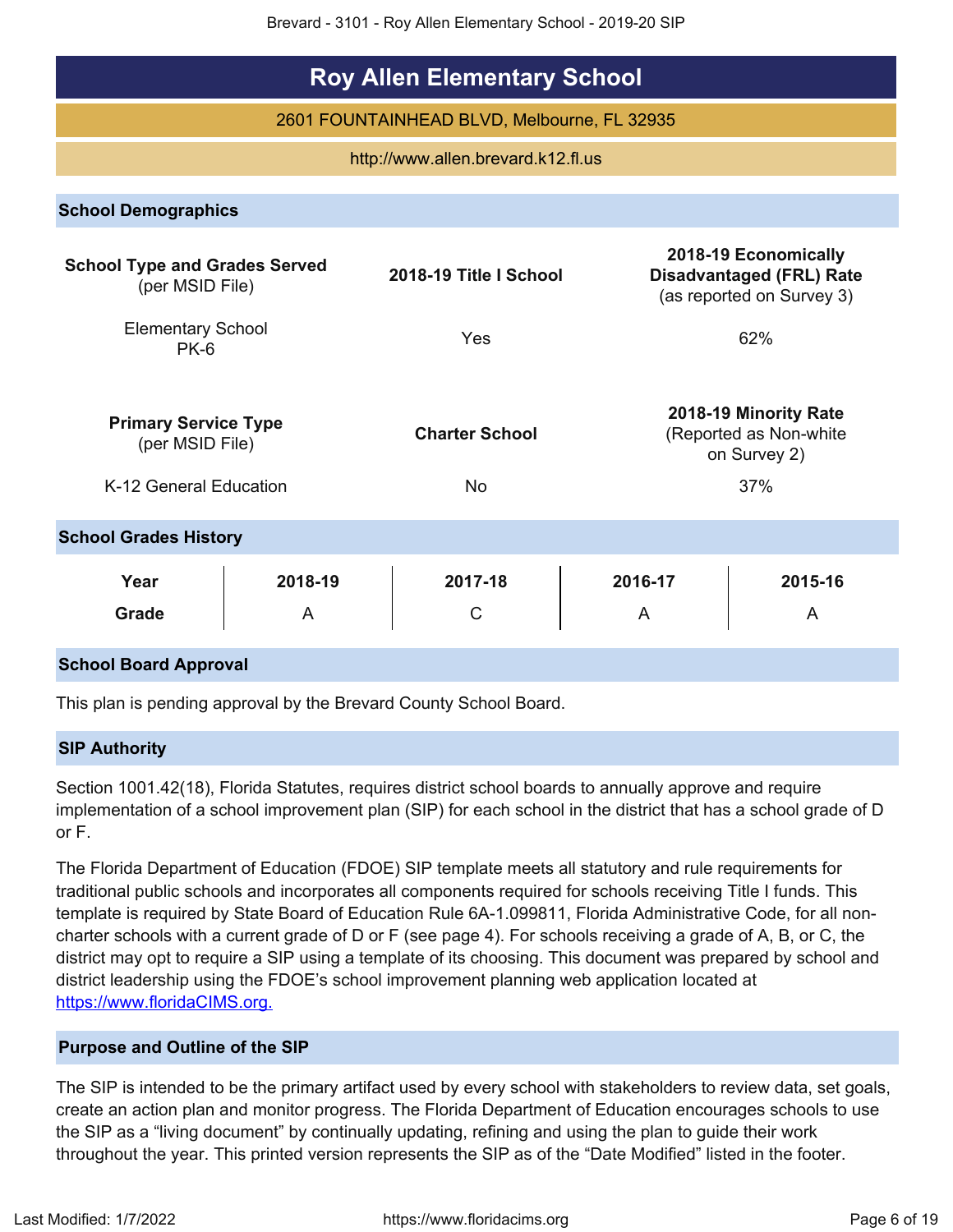# **Part I: School Information**

### <span id="page-6-0"></span>**School Mission and Vision**

### **Provide the school's mission statement.**

To serve every student with excellence as the standard.

# **Provide the school's vision statement.**

Roy Allen will serve our community and enhance students' lives by delivering the highest quality education in a culture of dedication, collaboration and learning, while building leaders one child at a time.

# **School Leadership Team**

### **Membership**

Identify the name, email address and position title for each member of the school leadership team**:**

| <b>Name</b>                   | <b>Title</b>           | <b>Job Duties and Responsibilities</b>                                                                                                                                                                                                                                                                                                                                                                                                                                                                                                                                         |
|-------------------------------|------------------------|--------------------------------------------------------------------------------------------------------------------------------------------------------------------------------------------------------------------------------------------------------------------------------------------------------------------------------------------------------------------------------------------------------------------------------------------------------------------------------------------------------------------------------------------------------------------------------|
| Migliore,<br>Lori             | Principal              | To work with instructional staff to ensure that lessons are consistently focused<br>on complex content that appropriately challenges students to meet grade<br>level standards. Also, to make the learning environment safe, welcoming and<br>encourage students to take risks necessary to master the content.<br>Additionally, ensures that teachers are intentionally planning and facilitating<br>the learning through use of high-quality, standards-aligned materials,<br>monitoring data with a focus on the lowest 25% and collaborating with the<br>school community. |
| Jefferson, Assistant<br>Kathy | Principal              | Ensures that students are supported to engage in their learning and to be<br>responsible for doing the thinking that the lesson demands. Also, ensures that<br>supports are put into place to give the students every opportunity of success.<br>Monitors student progression with a focus on the lowest 25%.                                                                                                                                                                                                                                                                  |
| Gelfond,<br>Kami              | Teacher,<br><b>ESE</b> | As the ESE Lead, ensures that all I.E.P's are being implemented and that all<br>students are receiving the supports needed to be successful with the<br>standards. Additionally, serves as the SAC chair.                                                                                                                                                                                                                                                                                                                                                                      |
| Franklin,<br>Loralee          | Instructional<br>Coach | Works with classroom teachers to ensure the quality of each lesson meets the<br>intent of standards. She coaches teachers to improve instructional delivery to<br>meet the needs of all students. Facilitates MTSS and monitors student<br>progress with focus on the lowest 25%.                                                                                                                                                                                                                                                                                              |
| Hoyt, Sue                     | Teacher,<br>$K-12$     | As the ESOL teacher, monitors ELL student progression and works with<br>classroom teachers on research and evidenced based instructional strategies<br>that beset serve ELL students. Ensures that all ELL students are are making<br>adequate progress. Attends all MTSS meetings to provide valuable insights<br>and provides professional development to all instructional staff in the area of<br>reading.                                                                                                                                                                 |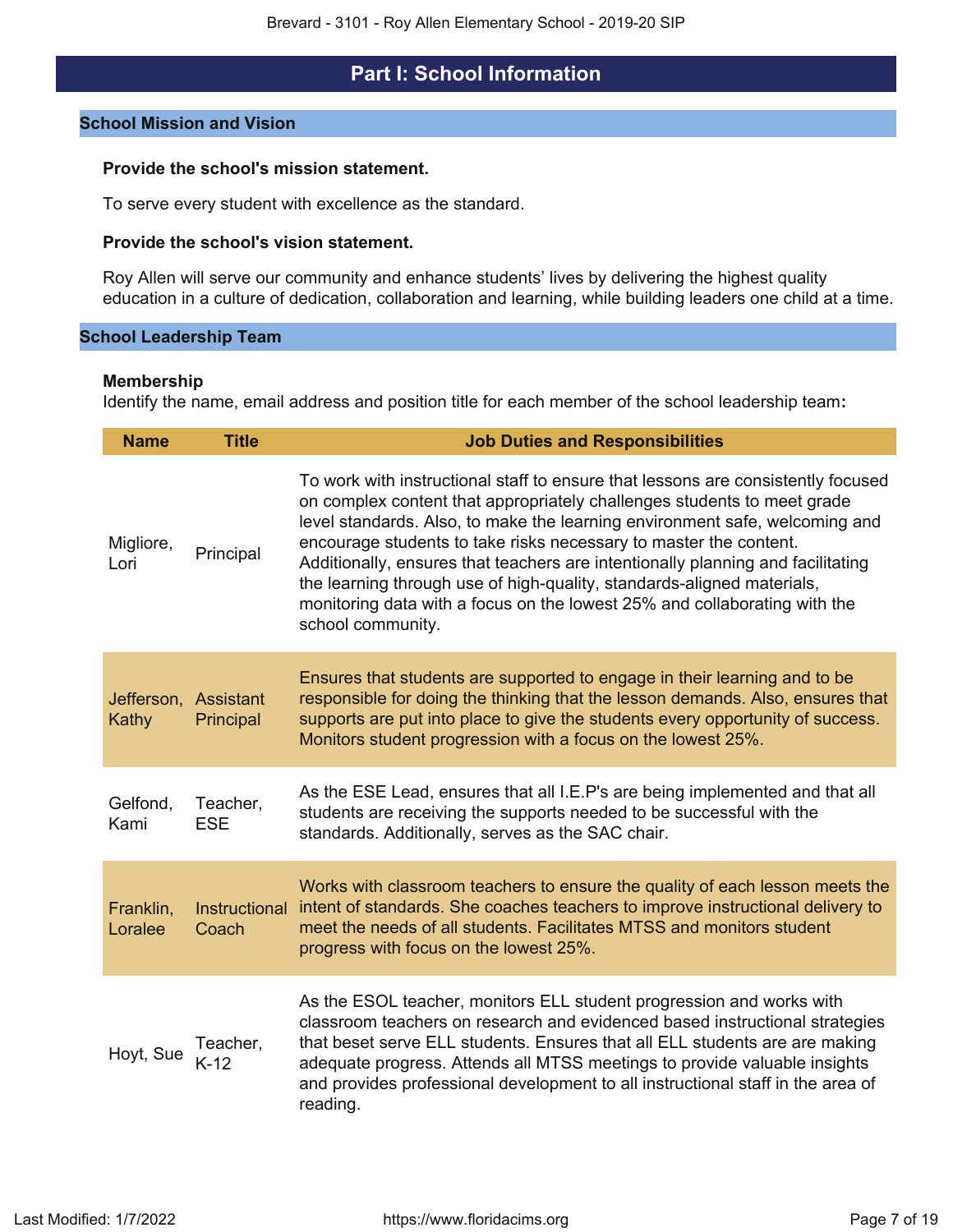# **Early Warning Systems**

# **Current Year**

# **The number of students by grade level that exhibit each early warning indicator listed:**

|                                 |                |                      |                |               |                         |             | <b>Grade Level</b> |              |          |              |          |                |          | <b>Total</b> |
|---------------------------------|----------------|----------------------|----------------|---------------|-------------------------|-------------|--------------------|--------------|----------|--------------|----------|----------------|----------|--------------|
| <b>Indicator</b>                | K              | $\blacktriangleleft$ | $\overline{2}$ | -3            | $\overline{\mathbf{4}}$ | $5^{\circ}$ | 6                  |              |          |              |          | 7 8 9 10 11 12 |          |              |
| Number of students enrolled     | 107            | 99                   | 99             | 90            | 90                      | 96          | 111                | $\Omega$     | -0       | $\Omega$     | $\Omega$ | $\Omega$       | $\Omega$ | 692          |
| Attendance below 90 percent     | 7.             |                      | 5 3 3          |               | $\overline{2}$          | - 8         | $\overline{7}$     | $\Omega$     | - 0      | $\Omega$     | $\Omega$ | $\Omega$       | 0        | 35           |
| One or more suspensions         | 2              | 5                    | 2              | 6             | 7                       | 9           | 8                  | $\Omega$     | $\Omega$ | $\Omega$     | $\Omega$ | $\Omega$       | $\Omega$ | 39           |
| Course failure in ELA or Math   | $\Omega$       | $\Omega$             | $\Omega$       | $\Omega$      | $\Omega$                | $\Omega$    | $\Omega$           | $\Omega$     | - 0      | $\Omega$     | $\Omega$ | $\Omega$       | - 0      |              |
| Level 1 on statewide assessment | 0              | 0                    | $\Omega$       | $\Omega$      | $\Omega$                | $\Omega$    | $\Omega$           | $\Omega$     | -0       | $\Omega$     | $\Omega$ | $\Omega$       | - 0      |              |
| Level 1 FSA ELA                 | $\overline{4}$ | $\Omega$             | $\Omega$       | $\mathcal{P}$ | 7                       | 21          | 15                 | $\Omega$     | - 0      | $\Omega$     | $\Omega$ | $\Omega$       | $\Omega$ | 49           |
| Level 1 FSA Math                | 0              | 0                    | $\Omega$       | $\mathbf{O}$  | 10                      |             |                    | $\mathbf{O}$ |          | $\mathbf{0}$ |          | $\Omega$       |          | 44           |

# **The number of students with two or more early warning indicators:**

| Indicator                            |  |  |  | <b>Grade Level</b> |  |  |                              |               |       |
|--------------------------------------|--|--|--|--------------------|--|--|------------------------------|---------------|-------|
|                                      |  |  |  |                    |  |  | K 1 2 3 4 5 6 7 8 9 10 11 12 |               | Total |
| Students with two or more indicators |  |  |  |                    |  |  |                              | 4723668000000 | - 36  |

# **The number of students identified as retainees:**

|                                        |  |  |  | <b>Grade Level</b> |  |  |                              |              |
|----------------------------------------|--|--|--|--------------------|--|--|------------------------------|--------------|
| Indicator                              |  |  |  |                    |  |  | K 1 2 3 4 5 6 7 8 9 10 11 12 | <b>Total</b> |
| <b>Retained Students: Current Year</b> |  |  |  |                    |  |  | 4 9 2 2 1 1 0 0 0 0 0 0 0    | -19          |
| Students retained two or more times    |  |  |  |                    |  |  | 0 0 0 0 1 1 0 0 0 0 0 0 0    |              |

# **FTE units allocated to school (total number of teacher units)** 52

# **Date this data was collected or last updated** Monday 10/14/2019

# **Prior Year - As Reported**

# **The number of students by grade level that exhibit each early warning indicator:**

| <b>Indicator</b>                                                                                                                                                                                                                                                                               | <b>Grade Level</b> | Total        |
|------------------------------------------------------------------------------------------------------------------------------------------------------------------------------------------------------------------------------------------------------------------------------------------------|--------------------|--------------|
| Attendance below 90 percent                                                                                                                                                                                                                                                                    |                    |              |
| One or more suspensions                                                                                                                                                                                                                                                                        |                    |              |
| Course failure in ELA or Math                                                                                                                                                                                                                                                                  |                    |              |
| Level 1 on statewide assessment                                                                                                                                                                                                                                                                |                    |              |
| The number of students with two or more early warning indicators:                                                                                                                                                                                                                              |                    |              |
| <b>Indicator</b>                                                                                                                                                                                                                                                                               | <b>Grade Level</b> | <b>Total</b> |
| $\mathbf{C}$ and the set of $\mathbf{C}$ and $\mathbf{C}$ and $\mathbf{C}$ and $\mathbf{C}$ and $\mathbf{C}$ and $\mathbf{C}$ and $\mathbf{C}$ and $\mathbf{C}$ and $\mathbf{C}$ and $\mathbf{C}$ and $\mathbf{C}$ and $\mathbf{C}$ and $\mathbf{C}$ and $\mathbf{C}$ and $\mathbf{C}$ and $\$ |                    |              |

Students with two or more indicators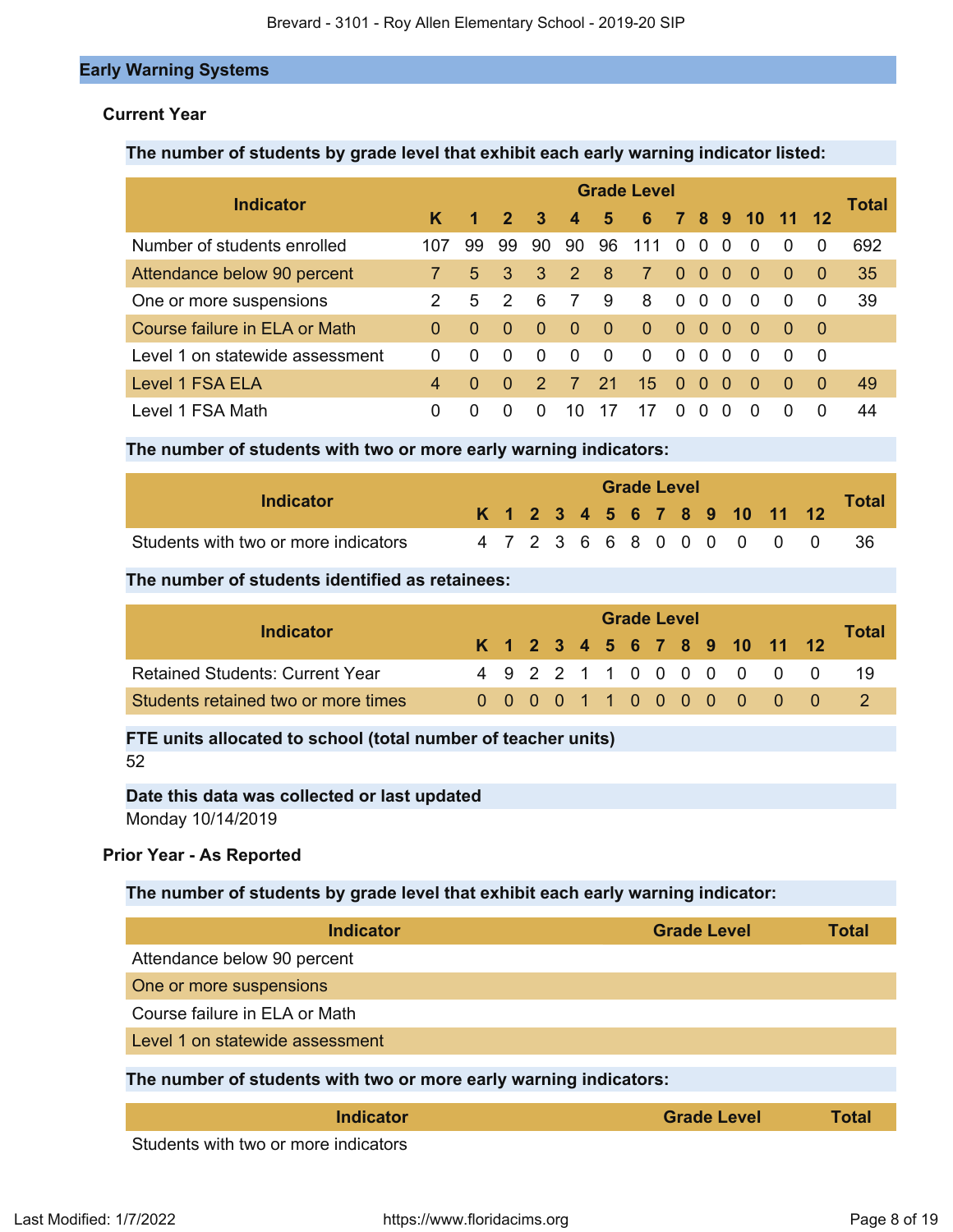# **Prior Year - Updated**

# **The number of students by grade level that exhibit each early warning indicator:**

| <b>Indicator</b>                |  | <b>Grade Level</b> |     |                |                              |                |  |  |  |   |                          |                                        |                |       |  |
|---------------------------------|--|--------------------|-----|----------------|------------------------------|----------------|--|--|--|---|--------------------------|----------------------------------------|----------------|-------|--|
|                                 |  |                    |     |                | K 1 2 3 4 5 6 7 8 9 10 11 12 |                |  |  |  |   |                          |                                        |                | Total |  |
| Attendance below 90 percent     |  |                    |     |                | 11 8 6 5 9 6 7 0 0 0         |                |  |  |  |   | $\overline{\phantom{0}}$ |                                        | $\overline{0}$ | 52    |  |
| One or more suspensions         |  |                    |     |                | 9 2 0 4 7 11 11 0 0 0        |                |  |  |  |   | $\overline{0}$           | $\begin{array}{ccc} 0 & 0 \end{array}$ |                | 44    |  |
| Course failure in ELA or Math   |  |                    | - 0 | $\overline{0}$ | $\overline{0}$               | $\overline{0}$ |  |  |  |   | $\overline{0}$           |                                        |                |       |  |
| Level 1 on statewide assessment |  |                    |     | $-15$          |                              | 29 21 18 0 0   |  |  |  | 0 | - 0                      |                                        |                | 83    |  |

# **The number of students with two or more early warning indicators:**

|                                      |  |  |  |  | <b>Grade Level</b> |  |                              |              |
|--------------------------------------|--|--|--|--|--------------------|--|------------------------------|--------------|
| <b>Indicator</b>                     |  |  |  |  |                    |  | K 1 2 3 4 5 6 7 8 9 10 11 12 | <b>Total</b> |
| Students with two or more indicators |  |  |  |  |                    |  | 8 6 4 5 9 9 7 0 0 0 0 0 0    | -48          |

# **Part II: Needs Assessment/Analysis**

# <span id="page-8-0"></span>**School Data**

Please note that the district and state averages shown here represent the averages for similar school types (elementary, middle, high school, or combination schools).

|                                   |               | 2019                                                                                |     | 2018 |     |     |  |  |  |  |
|-----------------------------------|---------------|-------------------------------------------------------------------------------------|-----|------|-----|-----|--|--|--|--|
| <b>School Grade Component</b>     | <b>School</b> | <b>District</b><br><b>District</b><br><b>State</b><br><b>State</b><br><b>School</b> |     |      |     |     |  |  |  |  |
| <b>ELA Achievement</b>            | 59%           | 62%                                                                                 | 57% | 62%  | 63% | 55% |  |  |  |  |
| <b>ELA Learning Gains</b>         | 62%           | 60%                                                                                 | 58% | 59%  | 60% | 57% |  |  |  |  |
| <b>ELA Lowest 25th Percentile</b> | 62%           | 57%                                                                                 | 53% | 53%  | 52% | 52% |  |  |  |  |
| Math Achievement                  | 68%           | 63%                                                                                 | 63% | 76%  | 64% | 61% |  |  |  |  |
| <b>Math Learning Gains</b>        | 70%           | 65%                                                                                 | 62% | 76%  | 62% | 61% |  |  |  |  |
| Math Lowest 25th Percentile       | 58%           | 53%                                                                                 | 51% | 61%  | 52% | 51% |  |  |  |  |
| Science Achievement               | 63%           | 57%                                                                                 | 53% | 46%  | 56% | 51% |  |  |  |  |

| <b>EWS Indicators as Input Earlier in the Survey</b> |        |       |                                   |       |       |           |        |              |  |
|------------------------------------------------------|--------|-------|-----------------------------------|-------|-------|-----------|--------|--------------|--|
| <b>Indicator</b>                                     |        |       | Grade Level (prior year reported) |       |       |           |        | <b>Total</b> |  |
|                                                      | Κ      |       |                                   | 3     |       | 5         | 6      |              |  |
| Number of students enrolled                          | 107(0) | 99(0) | 99(0)                             | 90(0) | 90(0) | 96(0)     | 111(0) | 692(0)       |  |
| Attendance below 90 percent                          | 7 ()   | 5()   | 3()                               | 3()   | 2()   | 8()       | 7()    | 35(0)        |  |
| One or more suspensions                              | 2()    | 5(0)  | 2(0)                              | 6(0)  | 7 (0) | 9(0)      | 8(0)   | 39(0)        |  |
| Course failure in ELA or Math                        | 0()    | 0(0)  | 0(0)                              | 0(0)  | 0(0)  | 0(0)      | 0(0)   | 0(0)         |  |
| Level 1 on statewide assessment                      | 0()    | 0(0)  | 0(0)                              | 0(0)  | 0(0)  | 0(0)      | 0(0)   | 0(0)         |  |
| Level 1 FSA ELA                                      | 4(0)   | 0(0)  | 0(0)                              | 2(0)  | 7(0)  | 21<br>(0) | 15(0)  | 49(0)        |  |
| Level 1 FSA Math                                     | 0(0)   | 0(0)  | 0(0)                              | 0(0)  | 10(0) | 17<br>(0) | 17(0)  | 44 $(0)$     |  |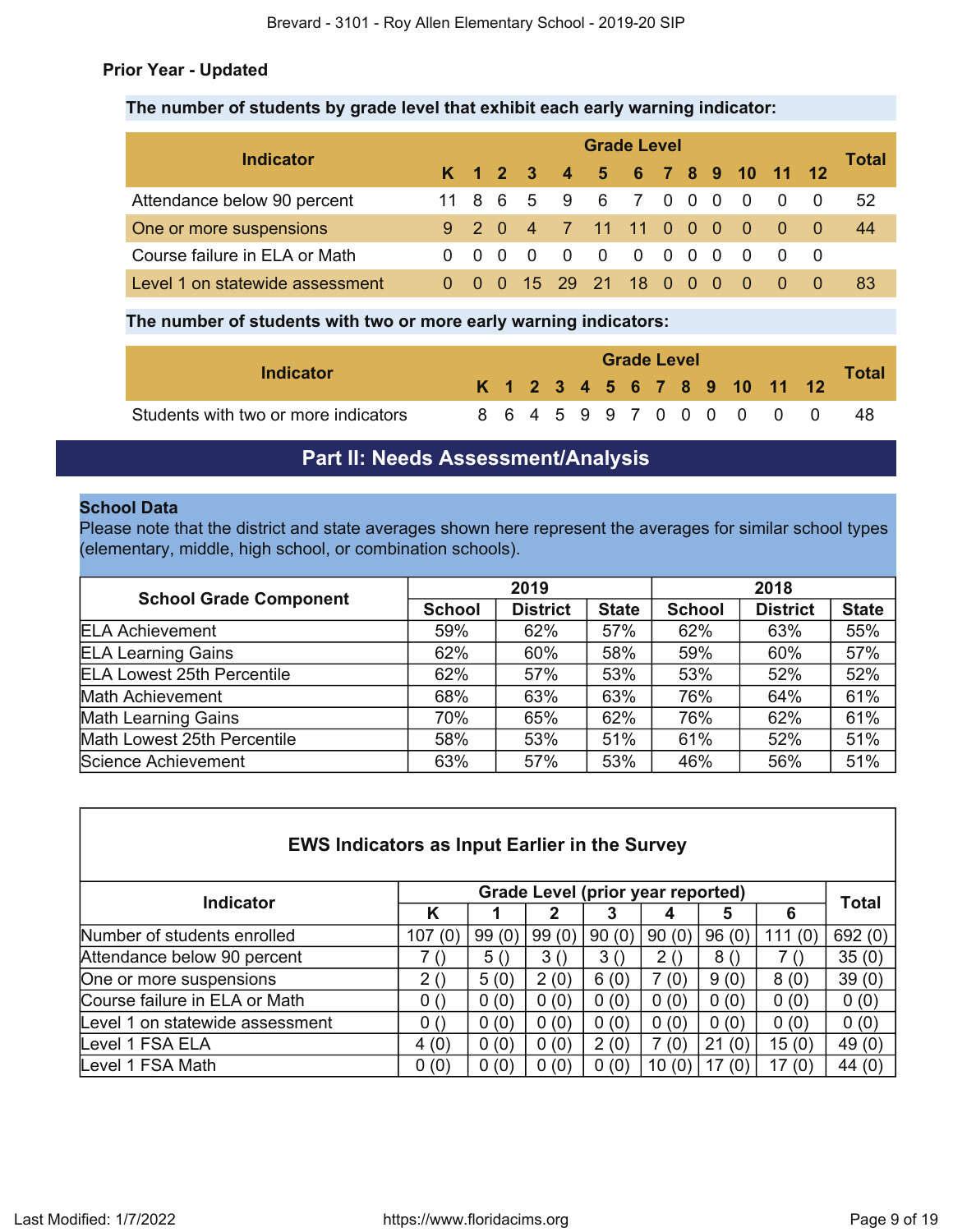### **Grade Level Data**

NOTE: This data is raw data and includes ALL students who tested at the school. This is not school grade data.

NOTE: An asterisk (\*) in any cell indicates the data has been suppressed due to fewer than 10 students tested, or all tested students scoring the same.

|                          |      |               | <b>ELA</b>      |                                          |              |                                              |
|--------------------------|------|---------------|-----------------|------------------------------------------|--------------|----------------------------------------------|
| Grade                    | Year | <b>School</b> | <b>District</b> | School-<br><b>District</b><br>Comparison | <b>State</b> | School-<br><b>State</b><br><b>Comparison</b> |
| 03                       | 2019 | 62%           | 64%             | $-2%$                                    | 58%          | 4%                                           |
|                          | 2018 | 62%           | 63%             | $-1\%$                                   | 57%          | 5%                                           |
| Same Grade Comparison    |      | $0\%$         |                 |                                          |              |                                              |
| <b>Cohort Comparison</b> |      |               |                 |                                          |              |                                              |
| 04                       | 2019 | 43%           | 61%             | $-18%$                                   | 58%          | $-15%$                                       |
|                          | 2018 | 54%           | 57%             | $-3%$                                    | 56%          | $-2%$                                        |
| Same Grade Comparison    |      | $-11%$        |                 |                                          |              |                                              |
| <b>Cohort Comparison</b> |      | $-19%$        |                 |                                          |              |                                              |
| 05                       | 2019 | 67%           | 60%             | 7%                                       | 56%          | 11%                                          |
|                          | 2018 | 47%           | 54%             | $-7%$                                    | 55%          | -8%                                          |
| Same Grade Comparison    |      | 20%           |                 |                                          |              |                                              |
| <b>Cohort Comparison</b> |      | 13%           |                 |                                          |              |                                              |
| 06                       | 2019 | 50%           | 60%             | $-10%$                                   | 54%          | $-4%$                                        |
|                          | 2018 | 55%           | 63%             | $-8%$                                    | 52%          | 3%                                           |
| Same Grade Comparison    |      | $-5%$         |                 |                                          |              |                                              |
| <b>Cohort Comparison</b> | 3%   |               |                 |                                          |              |                                              |

| <b>MATH</b>              |      |               |                 |                                                 |              |                                       |
|--------------------------|------|---------------|-----------------|-------------------------------------------------|--------------|---------------------------------------|
| Grade                    | Year | <b>School</b> | <b>District</b> | School-<br><b>District</b><br><b>Comparison</b> | <b>State</b> | School-<br><b>State</b><br>Comparison |
| 03                       | 2019 | 62%           | 61%             | 1%                                              | 62%          | 0%                                    |
|                          | 2018 | 63%           | 62%             | 1%                                              | 62%          | 1%                                    |
| Same Grade Comparison    |      | $-1%$         |                 |                                                 |              |                                       |
| <b>Cohort Comparison</b> |      |               |                 |                                                 |              |                                       |
| 04                       | 2019 | 59%           | 64%             | $-5%$                                           | 64%          | $-5%$                                 |
|                          | 2018 | 62%           | 59%             | 3%                                              | 62%          | $0\%$                                 |
| Same Grade Comparison    |      | $-3%$         |                 |                                                 |              |                                       |
| <b>Cohort Comparison</b> |      | $-4%$         |                 |                                                 |              |                                       |
| 05                       | 2019 | 68%           | 60%             | 8%                                              | 60%          | 8%                                    |
|                          | 2018 | 64%           | 58%             | 6%                                              | 61%          | 3%                                    |
| Same Grade Comparison    |      | 4%            |                 |                                                 |              |                                       |
| <b>Cohort Comparison</b> |      | 6%            |                 |                                                 |              |                                       |
| 06                       | 2019 | 66%           | 67%             | $-1%$                                           | 55%          | 11%                                   |
|                          | 2018 | 63%           | 68%             | $-5%$                                           | 52%          | 11%                                   |
| Same Grade Comparison    |      | 3%            |                 |                                                 |              |                                       |
| <b>Cohort Comparison</b> |      | 2%            |                 |                                                 |              |                                       |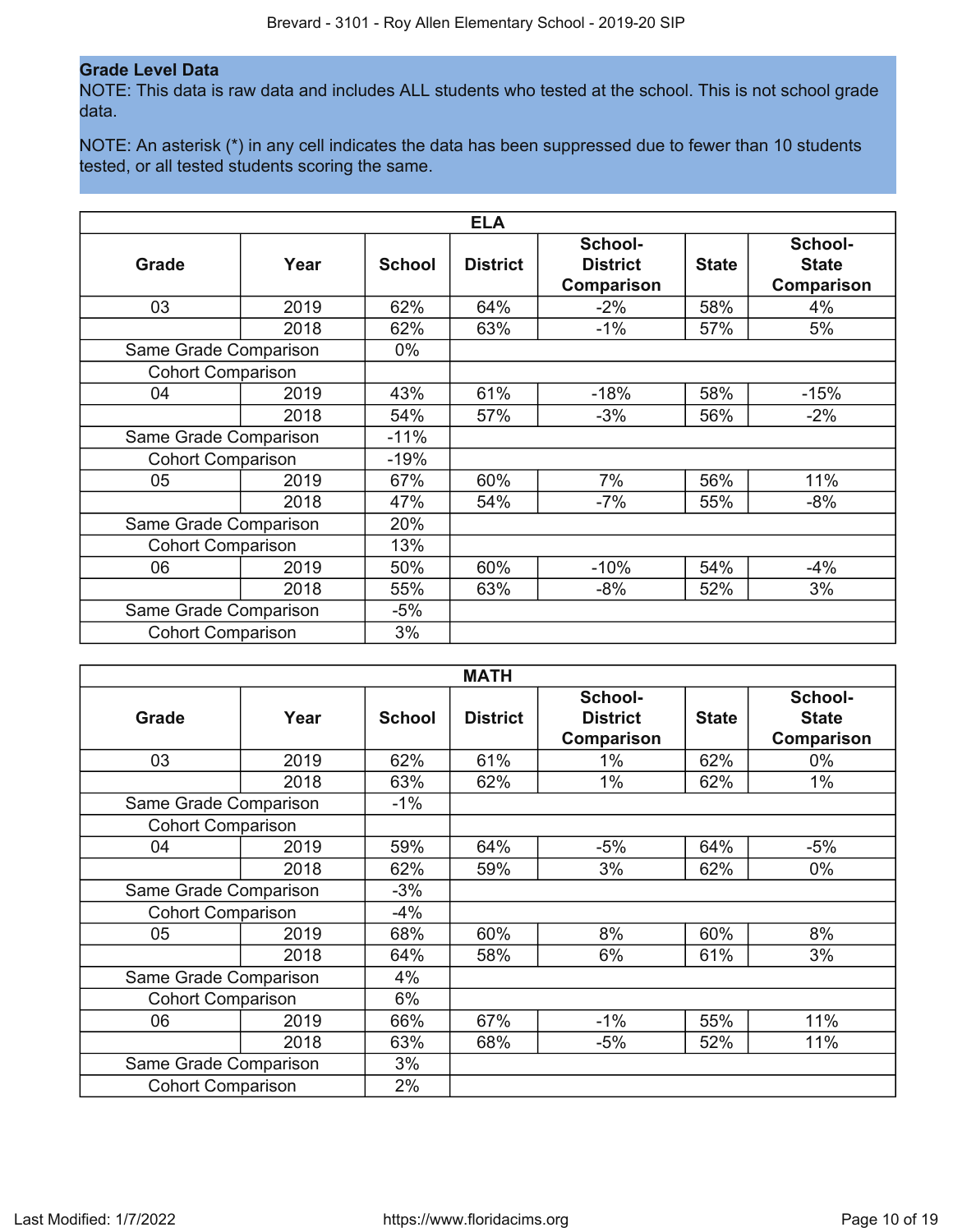|                          |      |               | <b>SCIENCE</b>  |                                          |              |                                       |
|--------------------------|------|---------------|-----------------|------------------------------------------|--------------|---------------------------------------|
| Grade                    | Year | <b>School</b> | <b>District</b> | School-<br><b>District</b><br>Comparison | <b>State</b> | School-<br><b>State</b><br>Comparison |
| 05                       | 2019 | 60%           | 56%             | 4%                                       | 53%          | 7%                                    |
|                          | 2018 | 55%           | 57%             | $-2%$                                    | 55%          | $0\%$                                 |
| Same Grade Comparison    |      | 5%            |                 |                                          |              |                                       |
| <b>Cohort Comparison</b> |      |               |                 |                                          |              |                                       |

# **Subgroup Data**

|                  |                    |                  |                          | 2019 SCHOOL GRADE COMPONENTS BY SUBGROUPS |                   |                           |                    |                   |                     |                                        |                                  |
|------------------|--------------------|------------------|--------------------------|-------------------------------------------|-------------------|---------------------------|--------------------|-------------------|---------------------|----------------------------------------|----------------------------------|
| Subgroups        | <b>ELA</b><br>Ach. | <b>ELA</b><br>LG | <b>ELA</b><br>LG<br>L25% | <b>Math</b><br>Ach.                       | <b>Math</b><br>LG | <b>Math</b><br>LG<br>L25% | <b>Sci</b><br>Ach. | <b>SS</b><br>Ach. | <b>MS</b><br>Accel. | Grad<br><b>Rate</b><br>2017-18 2017-18 | C & C<br><b>Accel</b>            |
| <b>SWD</b>       | 40                 | 58               | 43                       | 44                                        | 58                | 38                        | 47                 |                   |                     |                                        |                                  |
| <b>ELL</b>       | 58                 | 63               |                          | 64                                        | 53                | 58                        | 42                 |                   |                     |                                        |                                  |
| <b>ASN</b>       | 70                 |                  |                          | 70                                        |                   |                           |                    |                   |                     |                                        |                                  |
| <b>BLK</b>       | 50                 | 56               |                          | 55                                        | 67                |                           |                    |                   |                     |                                        |                                  |
| <b>HSP</b>       | 58                 | 56               | 57                       | 66                                        | 64                | 61                        | 47                 |                   |                     |                                        |                                  |
| <b>MUL</b>       | 63                 | 57               |                          | 73                                        | 71                |                           |                    |                   |                     |                                        |                                  |
| <b>WHT</b>       | 59                 | 64               | 63                       | 69                                        | 73                | 56                        | 70                 |                   |                     |                                        |                                  |
| <b>FRL</b>       | 53                 | 59               | 59                       | 62                                        | 66                | 56                        | 56                 |                   |                     |                                        |                                  |
|                  |                    |                  |                          | 2018 SCHOOL GRADE COMPONENTS BY SUBGROUPS |                   |                           |                    |                   |                     |                                        |                                  |
| <b>Subgroups</b> | <b>ELA</b><br>Ach. | <b>ELA</b><br>LG | <b>ELA</b><br>LG<br>L25% | <b>Math</b><br>Ach.                       | <b>Math</b><br>LG | <b>Math</b><br>LG<br>L25% | <b>Sci</b><br>Ach. | SS<br>Ach.        | <b>MS</b><br>Accel. | Grad<br><b>Rate</b><br>2016-17         | C & C<br><b>Accel</b><br>2016-17 |
| <b>SWD</b>       | 32                 | 40               | 37                       | 32                                        | 37                | 30                        | 40                 |                   |                     |                                        |                                  |
| <b>ELL</b>       | 40                 | 53               |                          | 55                                        | 56                |                           |                    |                   |                     |                                        |                                  |
| <b>BLK</b>       | 33                 | 30               |                          | 52                                        | 55                |                           | 60                 |                   |                     |                                        |                                  |
| <b>HSP</b>       | 60                 | 56               | 50                       | 62                                        | 43                | 14                        | 64                 |                   |                     |                                        |                                  |
| <b>MUL</b>       | 58                 | 74               |                          | 58                                        | 37                |                           |                    |                   |                     |                                        |                                  |
| <b>WHT</b>       | 58                 | 53               | 49                       | 66                                        | 50                | 29                        | 56                 |                   |                     |                                        |                                  |
| <b>FRL</b>       | 50                 | 48               | $\overline{38}$          | 57                                        | 41                | $\overline{22}$           | 50                 |                   |                     |                                        |                                  |
|                  |                    |                  |                          | 2017 SCHOOL GRADE COMPONENTS BY SUBGROUPS |                   |                           |                    |                   |                     |                                        |                                  |
| Subgroups        | <b>ELA</b><br>Ach. | <b>ELA</b><br>LG | <b>ELA</b><br>LG<br>L25% | <b>Math</b><br>Ach.                       | <b>Math</b><br>LG | <b>Math</b><br>LG<br>L25% | <b>Sci</b><br>Ach. | SS<br>Ach.        | <b>MS</b><br>Accel. | Grad<br><b>Rate</b><br>2015-16 2015-16 | C & C<br><b>Accel</b>            |
| <b>SWD</b>       | 32                 | 43               | 46                       | 41                                        | 61                | 40                        | 8                  |                   |                     |                                        |                                  |
| <b>ELL</b>       | 38                 | 50               | 60                       | 63                                        | 81                |                           |                    |                   |                     |                                        |                                  |
| <b>BLK</b>       | 62                 | 57               |                          | 52                                        | 36                |                           |                    |                   |                     |                                        |                                  |
| <b>HSP</b>       | 53                 | 63               | 53                       | 71                                        | 80                | 58                        | 40                 |                   |                     |                                        |                                  |
| <b>MUL</b>       | 63                 | 33               |                          | 84                                        | 92                |                           |                    |                   |                     |                                        |                                  |
| <b>WHT</b>       | 63                 | 60               | 46                       | 79                                        | 78                | 65                        | 55                 |                   |                     |                                        |                                  |
| <b>FRL</b>       | 54                 | 59               | 59                       | 71                                        | 71                | 62                        | 40                 |                   |                     |                                        |                                  |

# **ESSA Data**

This data has been updated for the 2018-19 school year as of 7/16/2019.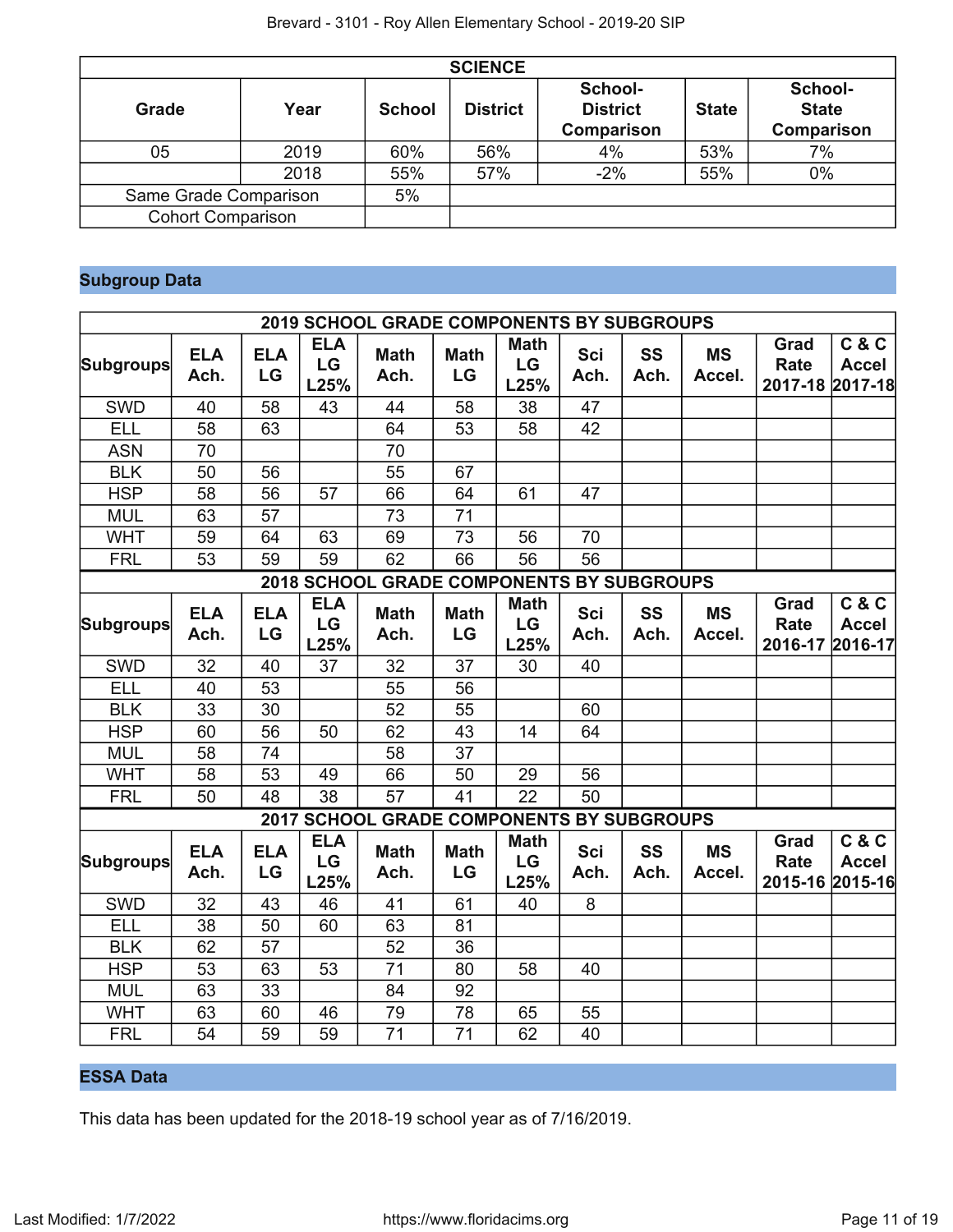| <b>ESSA Federal Index</b>                                                       |           |
|---------------------------------------------------------------------------------|-----------|
| ESSA Category (TS&I or CS&I)                                                    | N/A       |
| <b>OVERALL Federal Index - All Students</b>                                     | 66        |
| <b>OVERALL Federal Index Below 41% All Students</b>                             | <b>NO</b> |
| Total Number of Subgroups Missing the Target                                    | $\Omega$  |
| Progress of English Language Learners in Achieving English Language Proficiency | 83        |
| <b>Total Points Earned for the Federal Index</b>                                | 525       |
| <b>Total Components for the Federal Index</b>                                   | 8         |
| <b>Percent Tested</b>                                                           | 99%       |

# **Subgroup Data**

| <b>Students With Disabilities</b>                                              |                |
|--------------------------------------------------------------------------------|----------------|
| Federal Index - Students With Disabilities                                     | 47             |
| Students With Disabilities Subgroup Below 41% in the Current Year?             | <b>NO</b>      |
| Number of Consecutive Years Students With Disabilities Subgroup Below 32%      | 0              |
| <b>English Language Learners</b>                                               |                |
| Federal Index - English Language Learners                                      | 60             |
| English Language Learners Subgroup Below 41% in the Current Year?              | <b>NO</b>      |
| Number of Consecutive Years English Language Learners Subgroup Below 32%       | $\overline{0}$ |
| <b>Asian Students</b>                                                          |                |
| Federal Index - Asian Students                                                 | 70             |
| Asian Students Subgroup Below 41% in the Current Year?                         | <b>NO</b>      |
| Number of Consecutive Years Asian Students Subgroup Below 32%                  | $\mathbf{0}$   |
| <b>Black/African American Students</b>                                         |                |
| Federal Index - Black/African American Students                                | 57             |
| Black/African American Students Subgroup Below 41% in the Current Year?        | NΟ             |
| Number of Consecutive Years Black/African American Students Subgroup Below 32% | 0              |
| <b>Hispanic Students</b>                                                       |                |
| Federal Index - Hispanic Students                                              | 62             |
| Hispanic Students Subgroup Below 41% in the Current Year?                      | <b>NO</b>      |
| Number of Consecutive Years Hispanic Students Subgroup Below 32%               | $\mathbf 0$    |
| <b>Multiracial Students</b>                                                    |                |
| Federal Index - Multiracial Students                                           | 66             |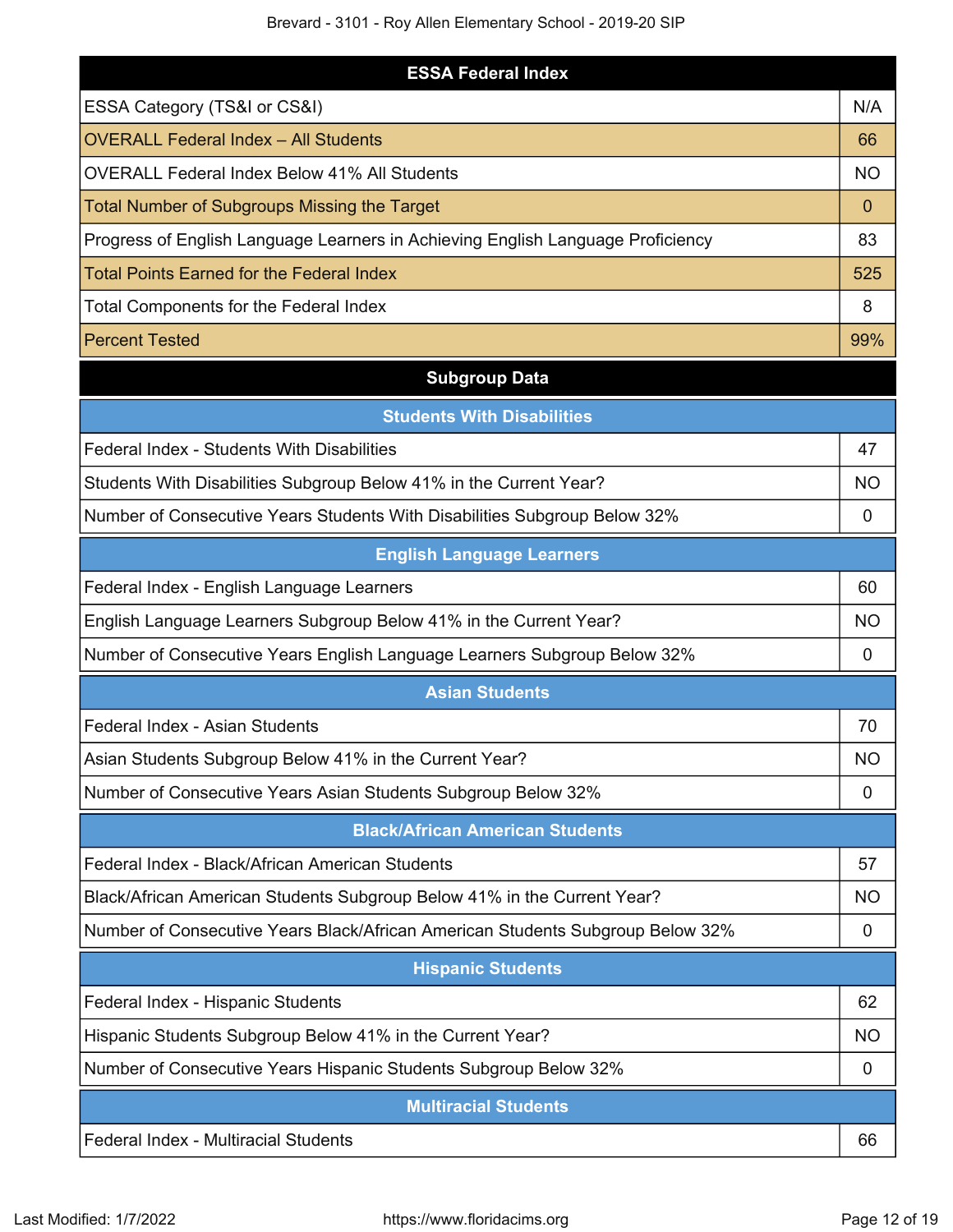Brevard - 3101 - Roy Allen Elementary School - 2019-20 SIP

| <b>Multiracial Students</b>                                                        |             |
|------------------------------------------------------------------------------------|-------------|
| Multiracial Students Subgroup Below 41% in the Current Year?                       | <b>NO</b>   |
| Number of Consecutive Years Multiracial Students Subgroup Below 32%                | 0           |
| <b>Native American Students</b>                                                    |             |
| Federal Index - Native American Students                                           |             |
| Native American Students Subgroup Below 41% in the Current Year?                   | N/A         |
| Number of Consecutive Years Native American Students Subgroup Below 32%            | 0           |
| <b>Pacific Islander Students</b>                                                   |             |
| Federal Index - Pacific Islander Students                                          |             |
| Pacific Islander Students Subgroup Below 41% in the Current Year?                  | N/A         |
| Number of Consecutive Years Pacific Islander Students Subgroup Below 32%           | $\mathbf 0$ |
| <b>White Students</b>                                                              |             |
| Federal Index - White Students                                                     | 65          |
| White Students Subgroup Below 41% in the Current Year?                             | <b>NO</b>   |
| Number of Consecutive Years White Students Subgroup Below 32%                      | 0           |
| <b>Economically Disadvantaged Students</b>                                         |             |
| Federal Index - Economically Disadvantaged Students                                | 62          |
| Economically Disadvantaged Students Subgroup Below 41% in the Current Year?        | <b>NO</b>   |
| Number of Consecutive Years Economically Disadvantaged Students Subgroup Below 32% | 0           |

# **Analysis**

# **Data Reflection**

Answer the following reflection prompts after examining any/all relevant school data sources (see guide for examples for relevant data sources).

# **Which data component showed the lowest performance? Explain the contributing factor(s) to last year's low performance and discuss any trends.**

When reviewing the Cohort Comparison, Fourth grade ELA performed 19% below the Cohort and 11% below the Same Grade Comparison. The greatest contributing factor is FSA Writing being included in the ELA score. Historically Roy Allen third grade students perform at or above the State and District average on the FSA ELA, however the same students do not maintain their previous level of performance once Writing is included. Writing in the primary grades has been a focus, and will continue to be closely monitored. Writing across all content areas must take place daily along with common authentic formative writing assessments to determine individual student, class and grade level progress toward meeting proficiency of all ELA standards. Although Roy Allen does not fall below the threshold on the Federal Index for any subgroup. Students with disabilities continues to be the lowest performance subgroup scoring 47% on the Federal Index. Ensuring that all students are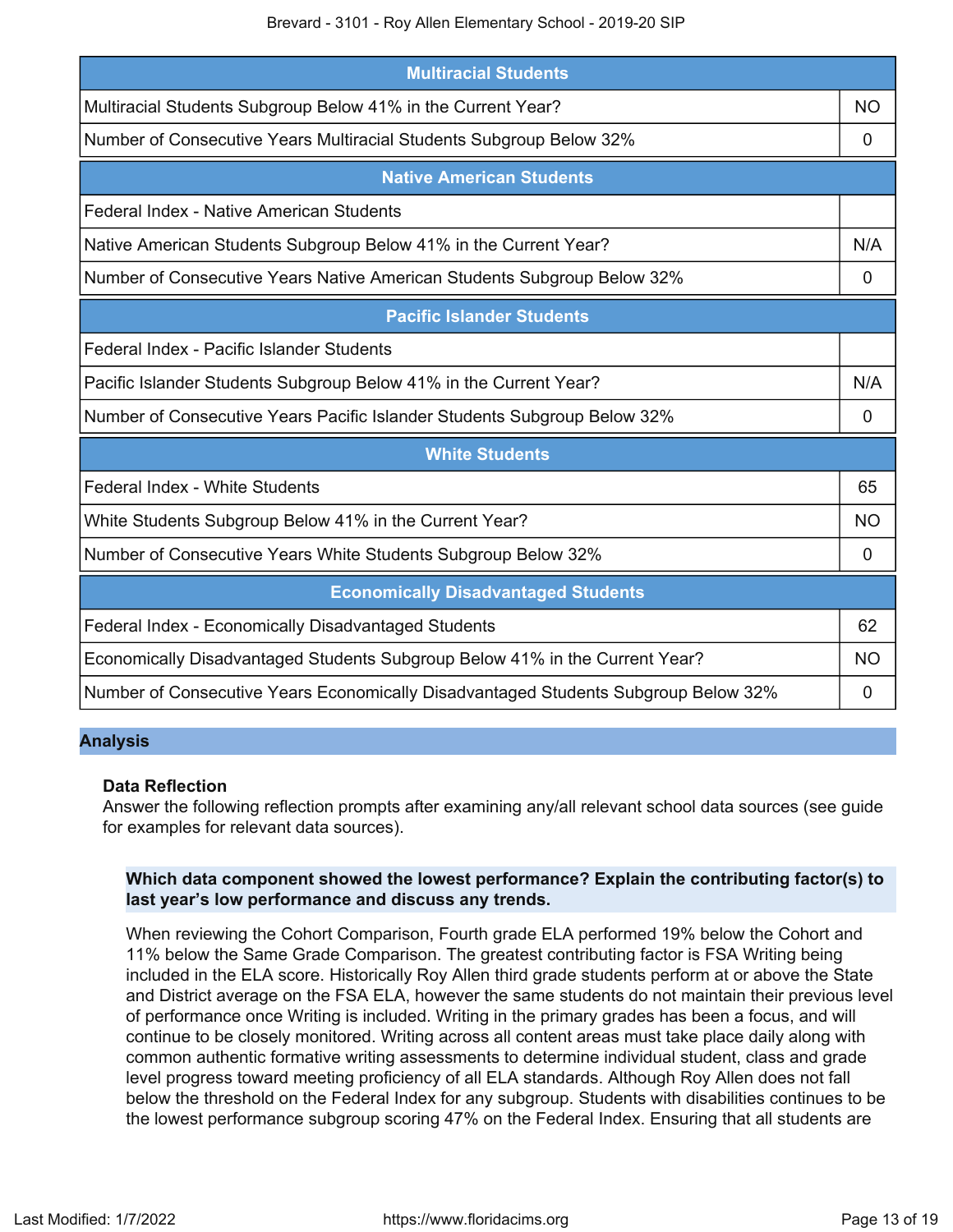included in the MTSS Process and Tier 2 and Tier 3 instruction is monitored at monthly Kid Talk Meetings will allow for timely and specific intervention.

# **Which data component showed the greatest decline from the prior year? Explain the factor(s) that contributed to this decline.**

When comparing the school grading components using schoolwide data Roy Allen did not experience a decrease in any of the seven grading components. Upon closer review of grade level data, 4th grade ELA percent at proficiency decreased from 54% to 43% in 2019, as did 6th grade from 55% to 50%. There was also a slight decrease for students scoring level 3 or higher in Math for 3rd and 4th grade. Teaching to the full intent of the standard continues to be a focus at Roy Allen,and ensuring that student tasks are rigorous requiring students to demonstrate mastery of the standards.

# **Which data component had the greatest gap when compared to the state average? Explain the factor(s) that contributed to this gap and any trends.**

When comparing Roy Allen to the State Average, fourth grade students under-performed the State and District in the area of Math by 5%. Roy Allen fourth grade math performance declined from 62%in 2018 to 59% in 2019. Upon closer review of grade level data, 4th grade ELA percent at proficiency decreased from 54% to 43% in 2019, as did 6th grade from 55% to 50%.Writing in the primary grades has been a focus, and will continue to be closely monitored. Writing across all content areas must take place daily along with common authentic formative writing assessments to determine individual student, class and grade level progress toward meeting proficiency of all ELA standards. By building capacity for teachers to teach to the full extent of the standard, and ensuring that student tasks are rigorous and require them to demonstrate mastery of the standards, student engagement and student performance will increase.

# **Which data component showed the most improvement? What new actions did your school take in this area?**

Science continues to be an area of focus and improvement during the 2018-19 school year, evidenced by the percent of students scoring level 3 or higher, increasing from 46% in 2017, to 57% in 2018 improving to 63% in 2019. Analysis by subgroups also shows a substantial increase with learning gains for all subgroups in ELA and Math. As an example, Math learning gains for the FRL subgroup improved 41% to 66%, and the Hispanic Subgroup increased from 43% to 64%. Even greater growth was seen with the same subgroups with regards to the lowest 25%. During the 2019 school year i-Ready was implemented along with providing a Math Coach utilizing Title I funds. Teachers were able to provide timely and specific feedback and adjust instruction to ensure mastery of standards. . Based on the RtI process providing immediate and targeted interventions, differentiation and increased student engagement, students demonstrate increased success in school based on FSA results.

# **Reflecting on the EWS data from Part I (D), identify one or two potential areas of concern? (see Guidance tab for additional information)**

Although Roy Allen does not fall below the threshold on the Federal Index for any subgroup. Students with disabilities continues to be the lowest performance subgroup scoring 47% on the Federal Index. Ensuring that all students are included in the MTSS Process and Tier 2 and Tier 3 instruction is monitored at monthly Kid Talk Meetings will allow for timely and specific intervention which will decrease the number of students scoring Level 1 on FSA.

By implementing Sanford Harmony SEL program, schools culture will improve which in turn will decrease discipline concerns and reduce the number of suspensions resulting in higher student achievement.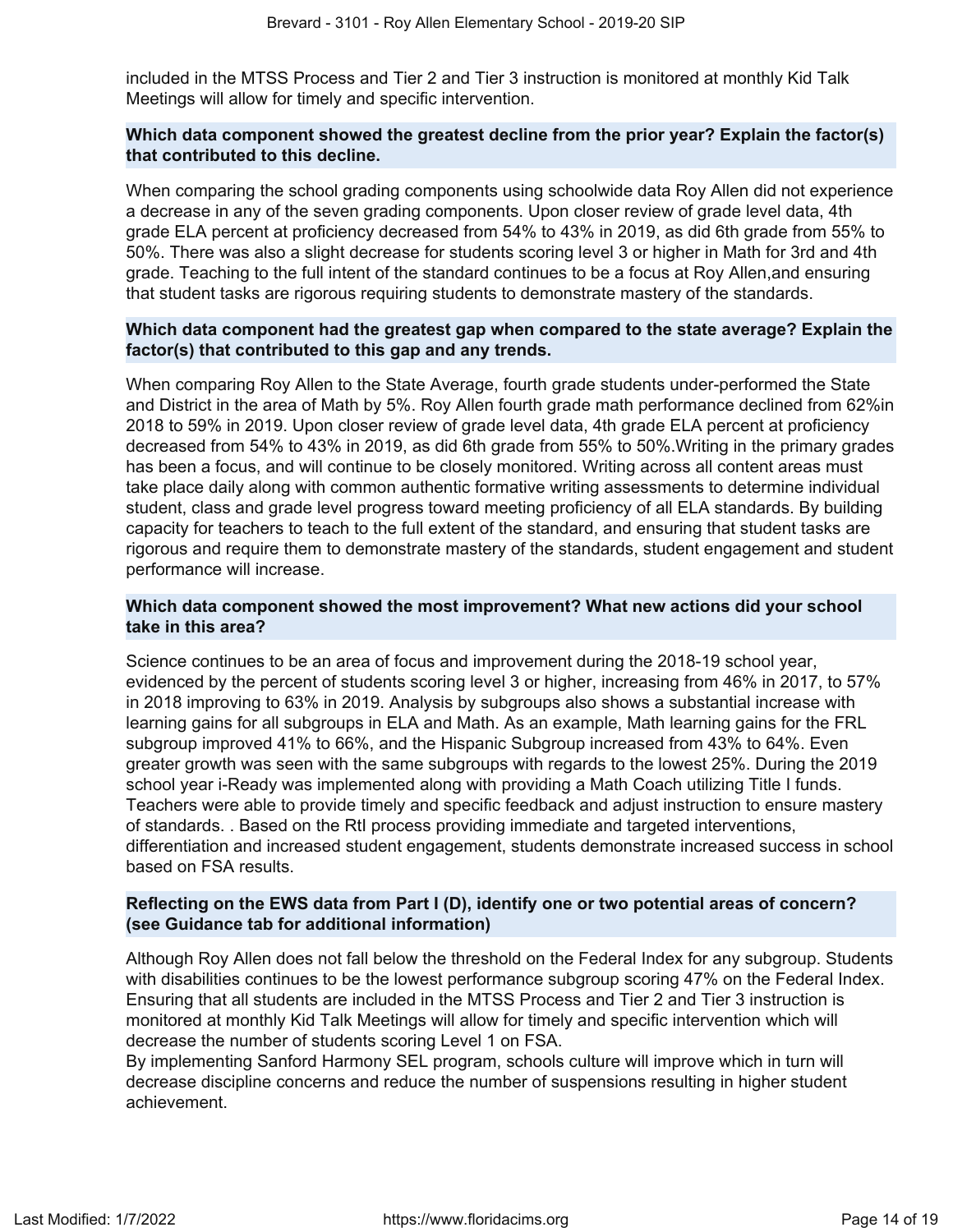# **Rank your highest priorities (maximum of 5) for schoolwide improvement in the upcoming school year.**

- 1. Standards based instruction in all content areas to the full intent of the standard.
- 2. Closing the achievement gap of the lowest 25%, ESE and African American subgroups
- 3. Increasing FSA ELA performance for fourth grade students.

4. Provide a positive learning environment with the implementation of Sanford Harmony SEL **Curriculum** 

# **Part III: Planning for Improvement**

<span id="page-14-0"></span>**Areas of Focus:**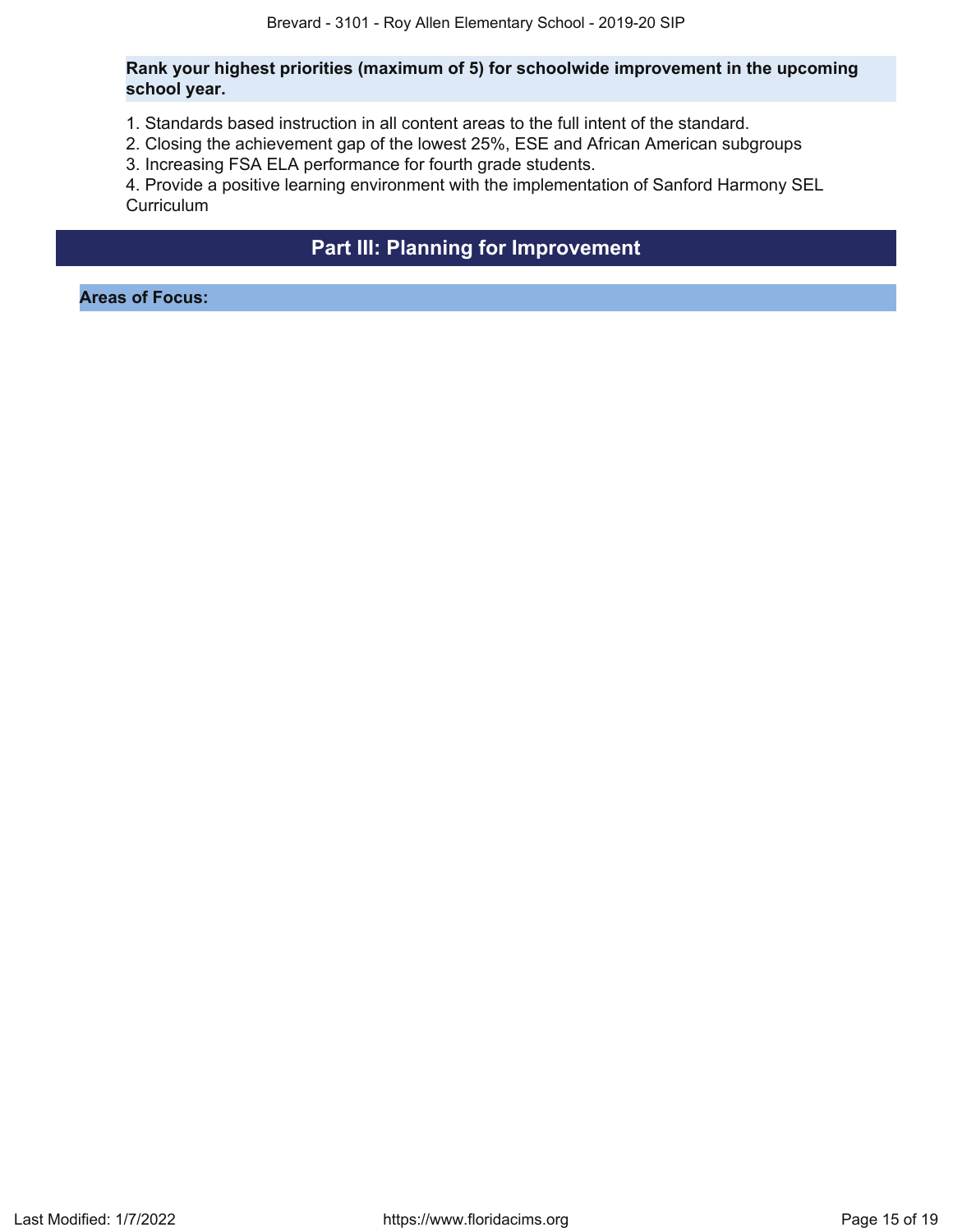| #1                                                        |                                                                                                                                                                                                                                                                                                                                                                                                                                                                                                                                                                                                                                                                                                                                                                                                                                                                                                                                                                                                                                                                                                                                                                                                                                                                                                                                                                      |
|-----------------------------------------------------------|----------------------------------------------------------------------------------------------------------------------------------------------------------------------------------------------------------------------------------------------------------------------------------------------------------------------------------------------------------------------------------------------------------------------------------------------------------------------------------------------------------------------------------------------------------------------------------------------------------------------------------------------------------------------------------------------------------------------------------------------------------------------------------------------------------------------------------------------------------------------------------------------------------------------------------------------------------------------------------------------------------------------------------------------------------------------------------------------------------------------------------------------------------------------------------------------------------------------------------------------------------------------------------------------------------------------------------------------------------------------|
| <b>Title</b>                                              | Learning Gains for the Lowest 25% in ELA and Math                                                                                                                                                                                                                                                                                                                                                                                                                                                                                                                                                                                                                                                                                                                                                                                                                                                                                                                                                                                                                                                                                                                                                                                                                                                                                                                    |
|                                                           | ELA and Math Learning Gains for the Lowest 25%                                                                                                                                                                                                                                                                                                                                                                                                                                                                                                                                                                                                                                                                                                                                                                                                                                                                                                                                                                                                                                                                                                                                                                                                                                                                                                                       |
| <b>Rationale</b>                                          | Rationale: Our math learning gains for the lowest 25% increased by 30% last year,<br>however still remains 12% below our over all Math Learn gains of 70% with an even<br>greater gap for SWD students at only 38% learning gains.<br>Our ELA learning gains for the lowest 25% increased by 17% last year, resulting in 62%<br>learning gains in ELA for both lowest 25% and our over ELA Learn gains. However there<br>is an achievement gap for SWD in regards to learning gains for the lowest 25% at only<br>43% learning gains, which is a 6% increase from the previous year.                                                                                                                                                                                                                                                                                                                                                                                                                                                                                                                                                                                                                                                                                                                                                                                 |
| <b>State the</b>                                          |                                                                                                                                                                                                                                                                                                                                                                                                                                                                                                                                                                                                                                                                                                                                                                                                                                                                                                                                                                                                                                                                                                                                                                                                                                                                                                                                                                      |
| measureable<br>outcome the<br>school plans<br>to achieve  | During the 19-20 school year, the math learning gains for our lowest 25% will increase<br>from 58% to 62% and SWD will increase from 38% to 42%. ELA learning gains for SWD<br>will increase from 43% to 50%.                                                                                                                                                                                                                                                                                                                                                                                                                                                                                                                                                                                                                                                                                                                                                                                                                                                                                                                                                                                                                                                                                                                                                        |
| <b>Person</b><br>responsible<br>for monitoring<br>outcome | Lori Migliore (migliore.lori@brevardschools.org)                                                                                                                                                                                                                                                                                                                                                                                                                                                                                                                                                                                                                                                                                                                                                                                                                                                                                                                                                                                                                                                                                                                                                                                                                                                                                                                     |
| Evidence-<br>based Strategy                               | Schoolwide RtI following the MTSS process will occur daily in all grade levels and will be<br>monitored monthly at Kid Talk/ Data Talk Meetings to ensure timely and specific<br>interventions for all students.                                                                                                                                                                                                                                                                                                                                                                                                                                                                                                                                                                                                                                                                                                                                                                                                                                                                                                                                                                                                                                                                                                                                                     |
| <b>Rationale for</b><br>Evidence-<br>based Strategy       | The root cause of achievement gap for our lowest 25% has to do with teacher<br>knowledge of how to support all students including our SWD. Coaching in the use of<br>research based intervention programs and on going progress monitoring will benefit all<br>students including L25%.                                                                                                                                                                                                                                                                                                                                                                                                                                                                                                                                                                                                                                                                                                                                                                                                                                                                                                                                                                                                                                                                              |
| <b>Action Step</b>                                        |                                                                                                                                                                                                                                                                                                                                                                                                                                                                                                                                                                                                                                                                                                                                                                                                                                                                                                                                                                                                                                                                                                                                                                                                                                                                                                                                                                      |
| <b>Description</b>                                        | 1. Create a master schedule providing a common intervention time daily for all grade<br>levels, ensuring that daily<br>intervention is non-negotiable for all students. Identify all students as Tier 1, Tier 2/3 or<br>substantially<br>deficient utilizing District provided Decision Trees and determine instructional groupings.<br>2. MTSS Leadership Team will attend District Training and provide site based<br>professional development for all<br>teachers, ensuring a common vision and collective efficacy for the MTSS process at Roy<br>Allen.<br>3. Scheduled Monthly Kid Talk with the Team Meetings will ensure that all intervention<br>group data is reviewed to<br>determine areas of concern in order to provide timely and specific feedback for all<br>students.<br>4. A Data Board will be maintained to track the progress of the lowest 25% in ELA and<br>Math utilizing i-Ready<br>data, District Assessments, student grades and additional data as defined by the<br><b>District's Decision Trees.</b><br>5. i-Ready online Reading instructional program will be implemented for all students<br>kindergarten through sixth<br>grade 45 minutes per week providing targeted instruction based on students current<br>level of performance.<br>i-Ready reports will be reviewed to determine individual student needs and instructional |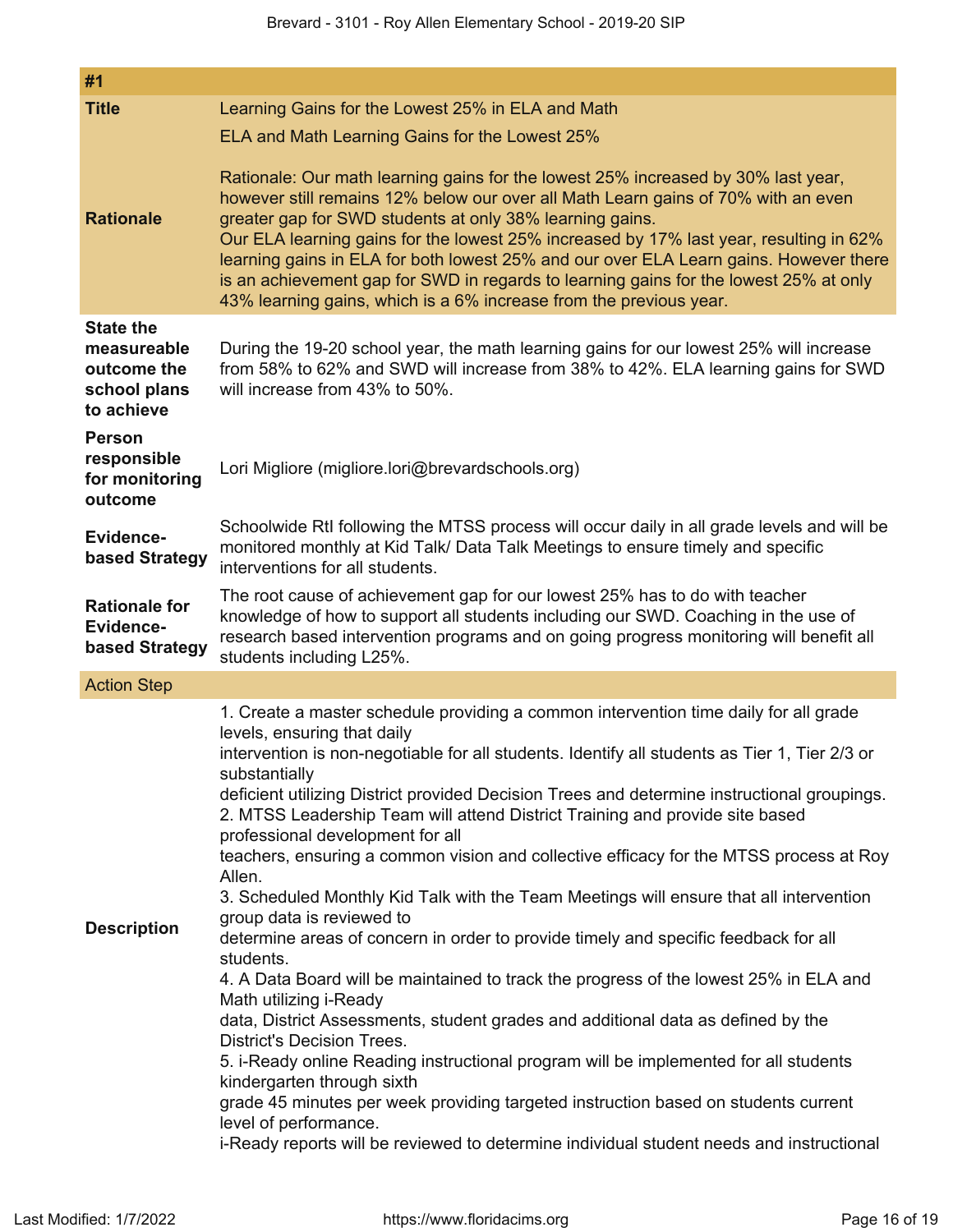groupings for timely remediation.

**Person Responsible** Kathy Jefferson (jefferson.kathy@brevardschools.org)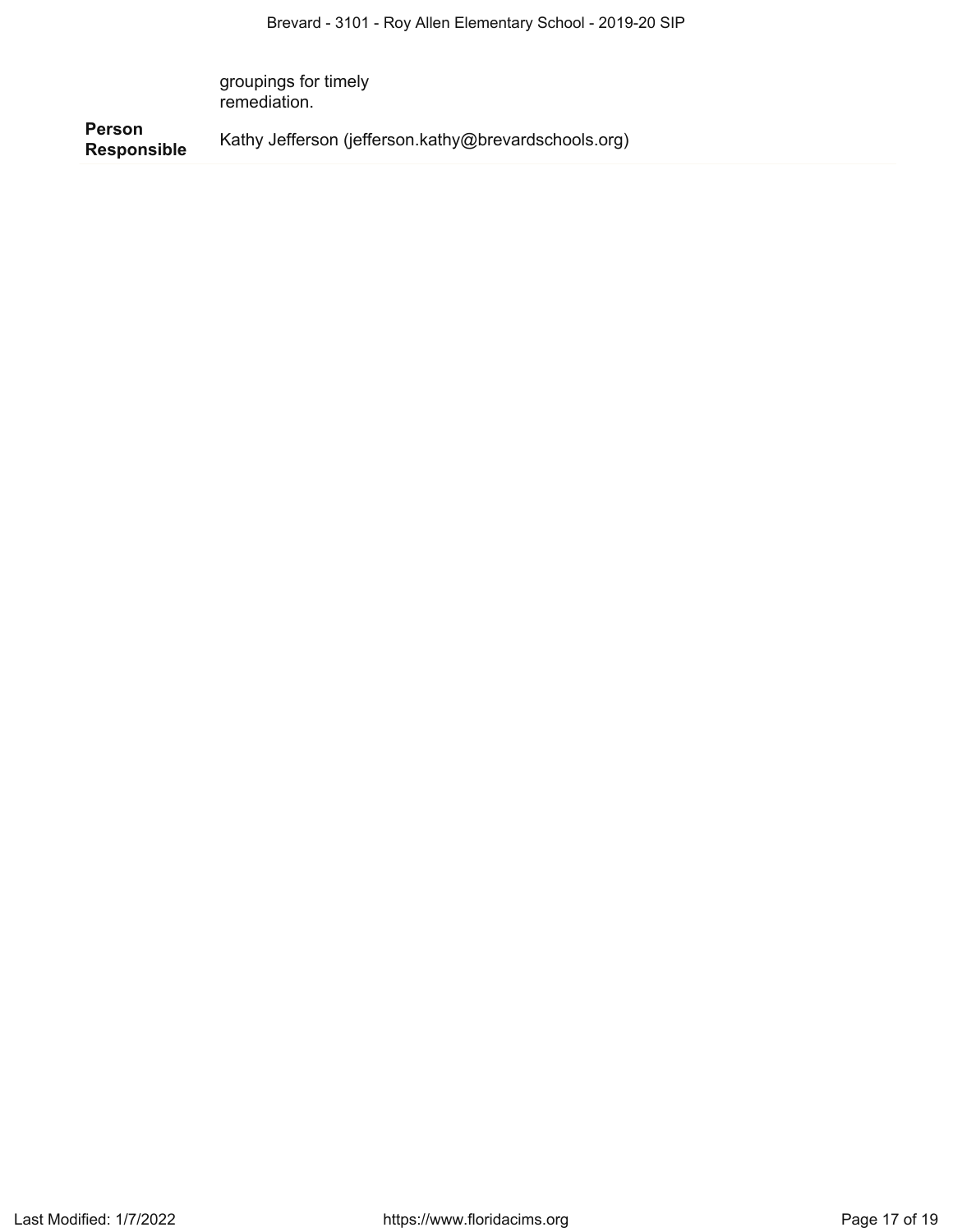| #2                                                                           |                                                                                                                                                                                                                                                                                                                                                                                                                                                                                                                                                                                                                                                                                                                                                                                                                                                                                                                                                                                                                                                                                                                                                            |
|------------------------------------------------------------------------------|------------------------------------------------------------------------------------------------------------------------------------------------------------------------------------------------------------------------------------------------------------------------------------------------------------------------------------------------------------------------------------------------------------------------------------------------------------------------------------------------------------------------------------------------------------------------------------------------------------------------------------------------------------------------------------------------------------------------------------------------------------------------------------------------------------------------------------------------------------------------------------------------------------------------------------------------------------------------------------------------------------------------------------------------------------------------------------------------------------------------------------------------------------|
| <b>Title</b>                                                                 | Standards based instruction and increased student engagement                                                                                                                                                                                                                                                                                                                                                                                                                                                                                                                                                                                                                                                                                                                                                                                                                                                                                                                                                                                                                                                                                               |
| <b>Rationale</b>                                                             | The data supports that setting high expectations for all students, having common vision of<br>what standards based instruction looks like and providing an environment that encourages<br>collaboration among faculty improves student achievement. By building capacity for<br>teachers to teach to the full extent of the standard, and ensuring that student tasks are<br>rigorous and require them to demonstrate mastery of the standards, student engagement<br>and student performance will increase.                                                                                                                                                                                                                                                                                                                                                                                                                                                                                                                                                                                                                                               |
| <b>State the</b><br>measureable<br>outcome the<br>school plans<br>to achieve | The goal of Roy Allen Elementary is to increase the percent of students scoring at<br>proficiency as evidenced by improved performance on FSA. As of Spring 2019, Reading<br>(59%) and Math (68%) of students performed at or above satisfactory (Level 3 or higher)<br>on the FSA. The goal is for 62% of students to perform at or above proficiency in reading<br>and 72% at or above proficiency in math. In the area of science, the expectation is for<br>students at proficiency to increase from 63% in 2019 to 65% in 2020. Based on the RtI<br>process providing immediate and targeted interventions, differentiation and increased<br>student engagement, students will demonstrate increased success in school as evidenced<br>by improved classroom performance, student work samples, i-Ready diagnostics results<br>from fall, winter and spring with 100% of student reaching their annual growth goal.                                                                                                                                                                                                                                   |
| <b>Person</b><br>responsible<br>for<br>monitoring<br>outcome                 | Lori Migliore (migliore.lori@brevardschools.org)                                                                                                                                                                                                                                                                                                                                                                                                                                                                                                                                                                                                                                                                                                                                                                                                                                                                                                                                                                                                                                                                                                           |
| Evidence-<br>based<br><b>Strategy</b>                                        | Emphasis on the RtI Process along with effective feedback after observations, providing<br>specific action steps for improvements will document and ensure standards-aligned<br>instruction is occurring in all levels of instruction.                                                                                                                                                                                                                                                                                                                                                                                                                                                                                                                                                                                                                                                                                                                                                                                                                                                                                                                     |
| <b>Rationale for</b><br><b>Evidence-</b><br>based<br><b>Strategy</b>         | Roy Allen continues to focus on standards based instruction ensuring that teachers teach<br>to the full intent of the standard. According to Paul Bambrick-Santoyo, Leverage<br>Leadership, "Effective observation and feedback isn't about evaluation, it's about<br>coaching." Feedback must be simple and focus on only one or two areas at a time, while<br>providing specific action steps for improvements. Administrative walk-throughs will<br>document and ensure standards-aligned instruction is occurring in all levels of instruction<br>Classroom observations from administration, instructional coaches, and peers, will be<br>followed with specific honest feedback to improve instructional practices. The primary goal<br>of standards based instruction is for students to develop a deeper understanding of "big<br>ideas" and transfer learning to new situations. A collaborative planning approach will be<br>utilized to make data driven decisions, ensuring that the needs of all students are being<br>addressed. Collaborative teams will identified underperforming students to provide unified<br>and accelerated support. |
| <b>Action Step</b>                                                           |                                                                                                                                                                                                                                                                                                                                                                                                                                                                                                                                                                                                                                                                                                                                                                                                                                                                                                                                                                                                                                                                                                                                                            |
| <b>Description</b>                                                           | 1. Provide Professional Development in the area of academic writing and scoring using<br>FSA/QLA rubrics and<br>display samples of student work reflective of the completed writing process with standards<br>posted.<br>2. Grade levels will create a student portfolio consisting of monthly student writing (to a<br>prompt) based on a<br>topic of classroom instruction. Review student writing samples to ensure consistency in<br>scoring and<br>expectations.<br>3. To address writing instruction for ELL students, teachers will use the "Can-Do" chart in                                                                                                                                                                                                                                                                                                                                                                                                                                                                                                                                                                                       |